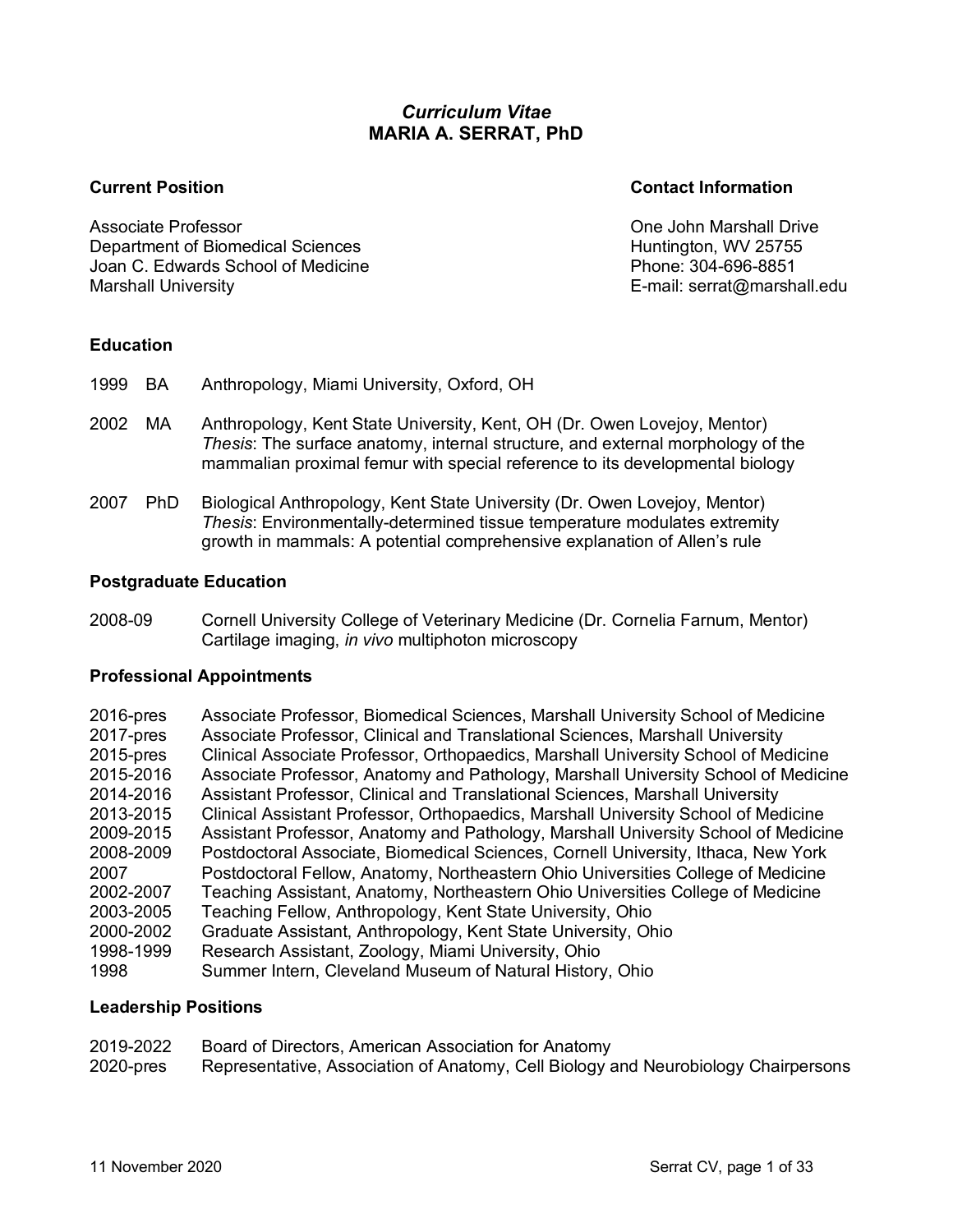#### **Honors and Awards**

 Top 5 Leadership Article, American Association for Anatomy https://tinyurl.com/y965anj8 Creativity in Teaching Award, Marshall University School of Medicine Class of 2022 Young Faculty Presentation Award, American Association of Anatomists APSselect Award for Distinction in Scholarship in the Journal of Applied Physiology; APSselect is a highly selective monthly collection of outstanding scientific discoveries published across 10 American Physiological Society research journals Outstanding Creativity in Teaching Award, Marshall School of Medicine Class of 2020 Outstanding Creativity in Teaching Award, Marshall School of Medicine Class of 2019 Young Faculty Presentation Award, American Association of Anatomists Creativity in Teaching Award, Marshall University School of Medicine Class of 2018 Dean's Award for Excellence in Basic Science Research, Marshall School of Medicine Basmajian Award for Excellence in Teaching Gross Anatomy and Outstanding Accomplishments in Biomedical Research, American Association of Anatomists Creativity in Teaching Award, Marshall University School of Medicine Class of 2017 Academic Citizenship Excellence Award, Marshall University School of Medicine Young Faculty Presentation Award, American Association of Anatomists Excellence in Teaching Award, Marshall University School of Medicine Class of 2015 Association of American Medical Colleges, Early Career Women Seminar Participant United States Bone and Joint Decade Young Investigator Initiative Participant Postdoctoral Fellowship Travel Award, American Association of Anatomists Juan Comas Prize, American Association of Physical Anthropologists 2006 Scholander Award, Runner-Up, American Physiological Society Excellence in Research, Graduate Student Senate, Kent State University Outstanding Undergraduate Research in Anthropology, Miami University Undergraduate Travel Presentation Award, Miami University Distinguished Student Achievement, Miami University

### **Professional Memberships**

- American Society for Bone and Mineral Research
- Orthopaedic Research Society
- American Physiological Society
- American Association for Anatomy
- Sigma Xi

### **Research Specialization and Current Projects**

- § Growth and development, anatomy, bone elongation, drug delivery
- § Cartilage and vascular imaging using *in vivo* multiphoton microscopy
- **Example 7** Temperature enhanced molecular delivery to growth plates
- **Example 2 Mechanisms of linear growth acceleration in pediatric obesity**

#### **Research Support**

#### External Research Support

2021-26 NIH/NICHD

R01HD105755-01 Submitted 10/05/20 *Mechanisms of obesity enhanced bone lengthening in skeletal growth plates* Role: PI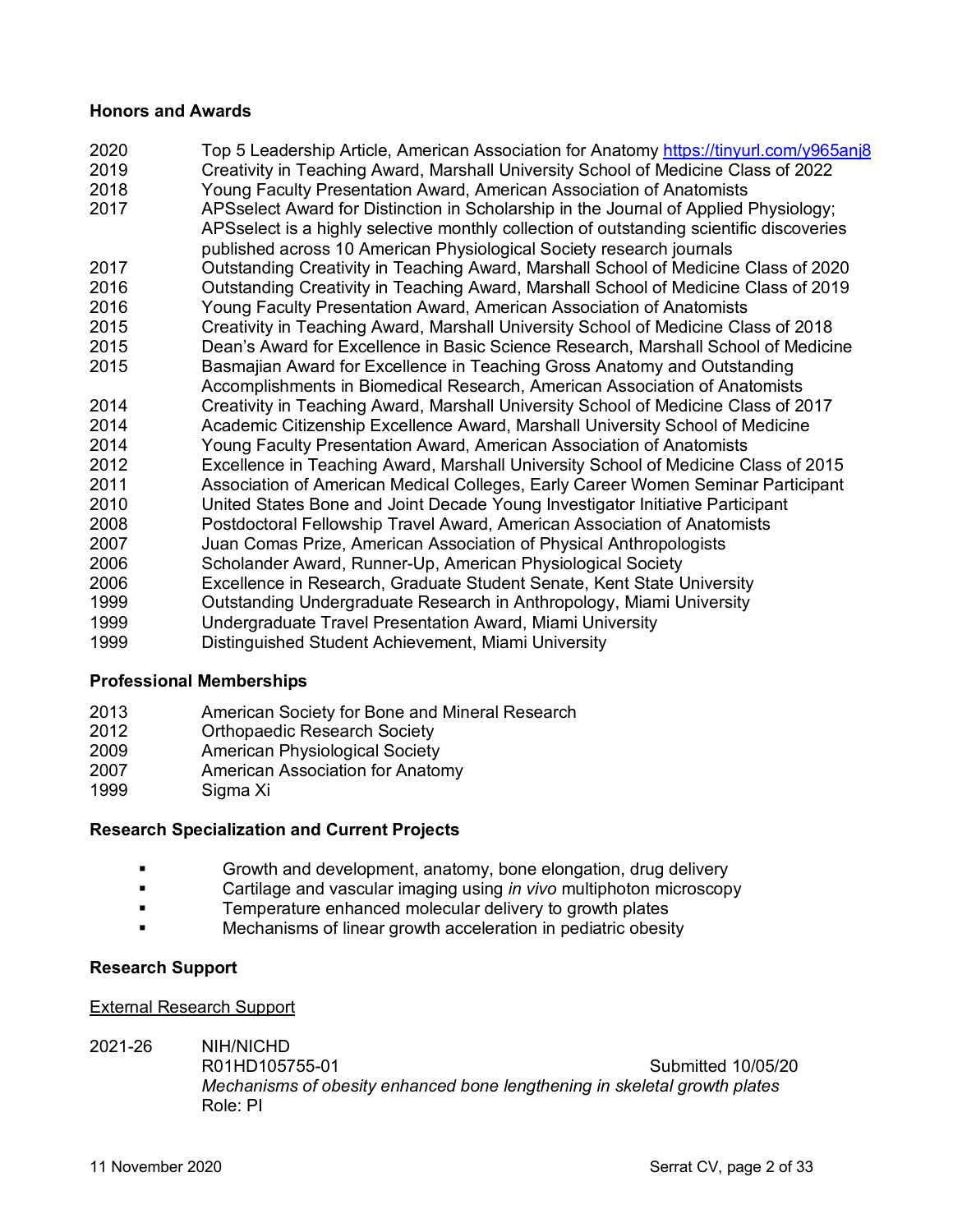This project combines *in vivo* multiphoton imaging with *ex vivo* protein and culture assays to determine how a high-fat diet promotes bone lengthening in juvenile mice. The hypothesis is a high-fat diet increases bioavailability of IGF-I in growth plates by decreasing local inhibitory IGF binding proteins. Status: Pending review

#### 2018-23 NIH/NIGMS

1P20GM121299-01A1 (Sundaram) 02/15/18-01/31/23 *Appalachian Center for Cellular transport in Obesity Related Disorders (ACCORD)* Subproject title: *Dysregulated growth factor transport and accelerated bone elongation in childhood obesity*  Role: Subproject PI

This mentored project uses *in vivo* multiphoton imaging to study the role of IGF-I transport in linear growth acceleration in juvenile obesity. The hypothesis is that increased IGF-I delivery to growth plates causes the increase in bone elongation rate. \$257,116 (FY 2020)

2020-21 NASA West Virginia Space Grant Consortium *Mechanisms Underlying Environmental Factors that Accelerate Linear Growth in Mice*. Role: PI Mentor This project provides a research stipend to Darby McCloud, a Marshall University

undergraduate, to test the hypothesis that mice exposed to a high-fat diet will exhibit similar effects in weight-bearing and non-weight-bearing bones. This research is a competitive renewal of Ms. McCloud's 2019-2020 NASA research award. \$5,000

## 2019-20 NASA West Virginia Space Grant Consortium

*Mechanisms Underlying Environmental Factors that Accelerate Linear Growth in Mice*. Role: PI Mentor

This project provides a research stipend to Darby McCloud, a Marshall University undergraduate, to test the hypothesis that environmental factors such as warm temperatures and a high-fat diet will exhibit similar changes in growth plate histology consistent with increased bone elongation rate. This research is an extension of our NIH-funded projects to examine mechanisms of linear growth acceleration. \$5,000

### 2014-19 NIH/NIAMS

R15AR067451-01 09/19/14-06/30/2019

*Heat enhanced molecular delivery to growth plates for targeted bone lengthening*. Role: PI

This multidisciplinary project uses *in vivo* multiphoton imaging and unilateral limb heating to study blood flow and molecular transport at cartilage-vascular interfaces of murine tibial growth plates. The hypothesis is that heat localizes delivery of systemic molecules into cartilage plates to promote bone lengthening. \$383,064 (Renewal Submitted 6/25/2019: Impact Score 42, Percentile 32)

## 2017-18 NASA West Virginia Space Grant Consortium

*Modeling obesity-induced linear growth acceleration in mice*. Role: PI Mentor

This project provides a research stipend to Chad Meadows, a Marshall University undergraduate, to test the hypothesis that mice on a high fat diet will exhibit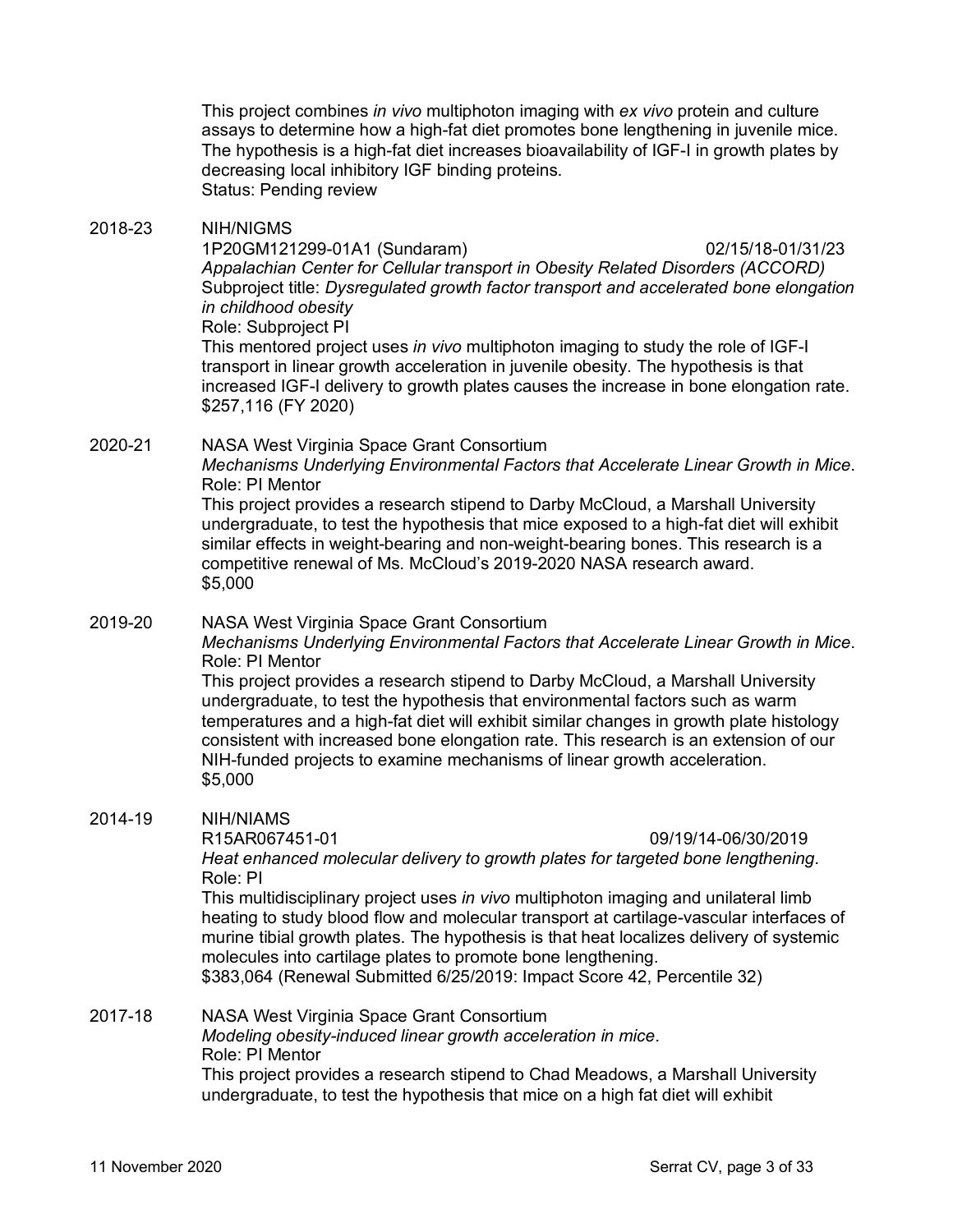|         | accelerated skeletal growth and diminished bone quality even before the onset of overt<br>obesity. This pilot research characterizes linear growth rate and bone microstructure in<br>obese and non-obese mouse models to support a larger-scale COBRE project.<br>\$5,000                                                                                                                                                                                                                                                                                                                                           |
|---------|----------------------------------------------------------------------------------------------------------------------------------------------------------------------------------------------------------------------------------------------------------------------------------------------------------------------------------------------------------------------------------------------------------------------------------------------------------------------------------------------------------------------------------------------------------------------------------------------------------------------|
| 2017    | University of Calgary Heritage Youth Researcher Grant 2017<br>Characterizing obesity-induced alterations in bone microstructure<br>PI: Campbell Rolian, University of Calgary<br>Role: Co-investigator<br>This project provided a research stipend to Rosie Zhao, a Grade 11 Alberta high                                                                                                                                                                                                                                                                                                                            |
|         | school student, to test the hypothesis that mice on a high fat diet will exhibit diminished<br>bone quality. The goal of this summer project was to perform and analyze micro-CT<br>scans to obtain a quantitative assessment of bone microstructural changes that occur<br>during juvenile obesity. This pilot research will support a larger-scale COBRE project.<br>\$2,500 summer student stipend                                                                                                                                                                                                                |
| 2017    | West Virginia STEM+ Family Travel Fund<br>Heat enhanced bone elongation in growth plates is IGF-I dependent.<br>Role: PI                                                                                                                                                                                                                                                                                                                                                                                                                                                                                             |
|         | This project provided travel funding for a caregiver to accompany my infant daughter<br>and me to the 2017 Annual Meeting of Orthopaedic Research Society in San Diego,<br>CA while my husband was away at the WV State Police Academy. I would otherwise<br>have been unable to present my research at this premier orthopaedic conference.<br>\$800                                                                                                                                                                                                                                                                |
| 2015    | American Association of Anatomists Symposium Funding<br>Vascular and connective tissue imaging in situ: returning bone to the skeleton                                                                                                                                                                                                                                                                                                                                                                                                                                                                               |
|         | Role: Chair and Organizer<br>Travel award to defray expenses for invited speakers to participate in the session.<br>\$4,000                                                                                                                                                                                                                                                                                                                                                                                                                                                                                          |
| 2014-15 | American Society for Bone and Mineral Research Grants in Aid Program<br>Heat enhanced molecular delivery to growth plates for targeted bone lengthening<br>Role: PI                                                                                                                                                                                                                                                                                                                                                                                                                                                  |
|         | Co-Is: Rebecca Williams, Todd Milbrandt, David Puleo, Travis Salisbury, Gabriela Ion<br>This multidisciplinary project is based on a scored, but unfunded NSF proposal<br>submitted August 2012. Funding from this Grants in Aid Program enabled my lab to<br>continue the research and strengthen an NIH R15 AREA submission. The hypothesis<br>that heat localizes delivery of systemic molecules into cartilage plates to promote bone<br>lengthening is tested using in vivo multiphoton imaging and western blotting to assess<br>transport and activation of IGF-I in murine tibial growth plates.<br>\$50,000 |
| 2014-15 | NASA West Virginia Space Grant Consortium<br>Temperature effects on limb growth and IGF-I delivery to mouse bones.<br>Role: PI Mentor                                                                                                                                                                                                                                                                                                                                                                                                                                                                                |
|         | This project provides a research stipend to Miles Gray, a Marshall University<br>undergraduate, to test the hypothesis that localized heat treatment will increase the<br>delivery of growth-essential nutrients to the limbs of developing mice, using fluorescent<br>protein labeling and thin layer chromatography validation techniques.<br>\$5,000                                                                                                                                                                                                                                                              |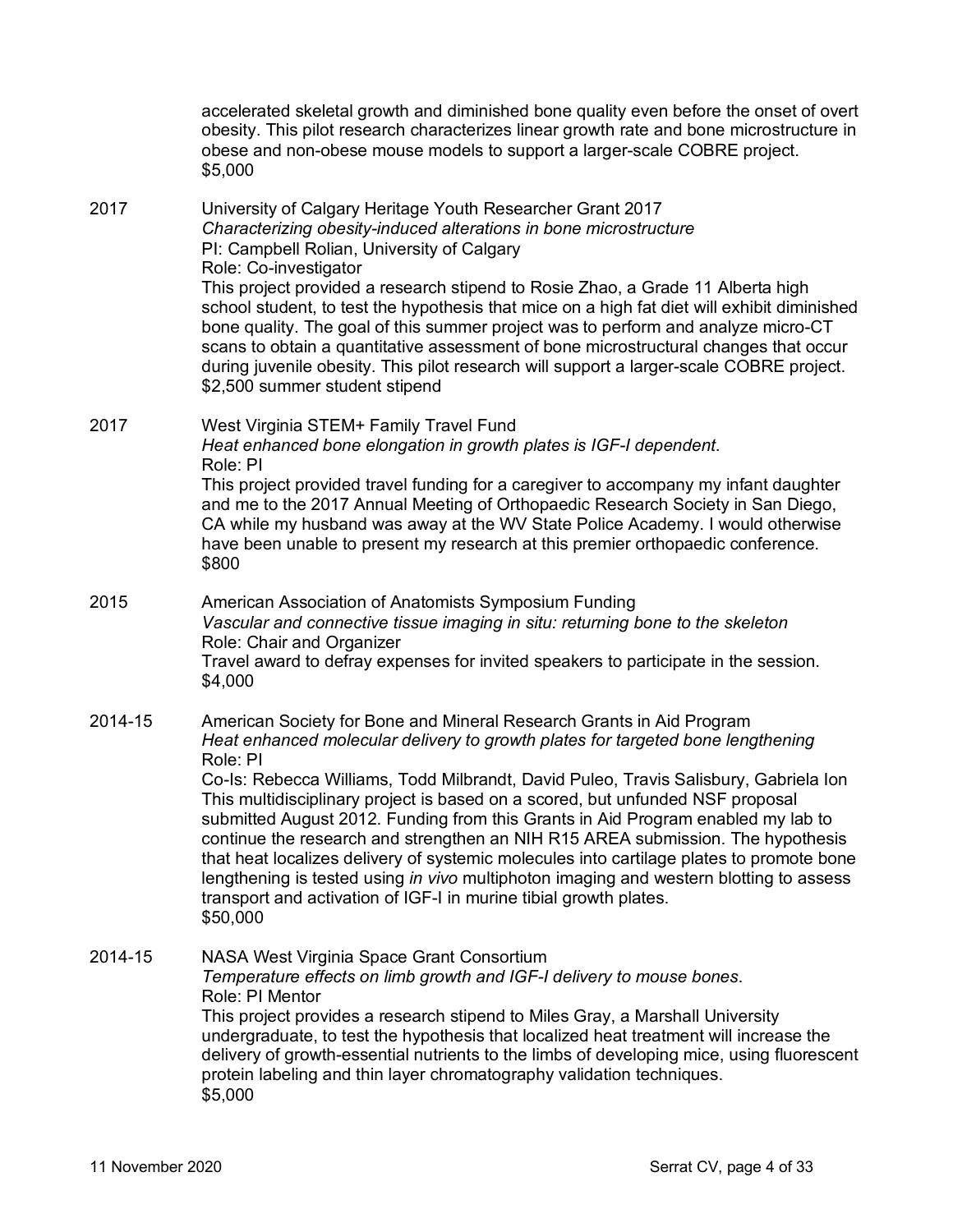| 2014-15 | NASA West Virginia Space Grant Consortium<br>Unilateral heating to increase IGF-I uptake and bone length in mice.<br>Role: PI Mentor<br>This project provides a research stipend to Holly Tamski, a Marshall University<br>graduate student, to test the hypothesis that unilateral heating can be used to increase<br>local delivery of IGF-I to the growth plate to enhance length of the extremities.<br>\$12,000                                                                                                                                                                     |
|---------|------------------------------------------------------------------------------------------------------------------------------------------------------------------------------------------------------------------------------------------------------------------------------------------------------------------------------------------------------------------------------------------------------------------------------------------------------------------------------------------------------------------------------------------------------------------------------------------|
| 2013-14 | CCTS University of Kentucky Pilot Grant Program (supported by NIH UL1TR000117)<br>Temperature enhanced bone elongation in growth plates.<br>Role: PI<br>This multidisciplinary project supports data collection for a new NIH R15 AREA<br>submission. The project uses in vivo multiphoton imaging and unilateral limb heating<br>to study blood flow and molecular transport at cartilage-vascular interfaces of murine<br>tibial growth plates. The hypothesis is that heat localizes delivery of systemic<br>molecules into cartilage plates to promote bone lengthening.<br>\$25,000 |
| 2013-14 | NASA West Virginia Space Grant Consortium<br>Unilateral heating: a novel model to induce differential extremity growth in mice.<br>Role: PI Mentor<br>This project provided a research stipend to Jenna Vance, a Marshall University<br>undergraduate, to test the hypothesis that routine application of heat on one side of<br>growing mice will unilaterally increase limb length on the heated side.<br>\$5,000                                                                                                                                                                      |
| 2011-12 | NASA West Virginia Space Grant Consortium Research Initiation Grant<br>Imaging skeletal growth plates using in vivo multiphoton microscopy.<br>Role: PI<br>This project established a platform for live animal imaging using multiphoton<br>microscopy to support bone elongation research at Marshall University.<br>NASA Technical Monitor: Dr. Jean Sibonga, Johnson Space Center, Bone Mineral Lab<br>\$20,000                                                                                                                                                                       |
| 2011    | <b>WV-INBRE Summer Research Program</b><br>Effects of omega-3 fatty acids on bone development.<br>Role: PI Mentor<br>This project tested the hypothesis that perinatal exposure to omega-3 fats alters bone<br>length, density, and osteoclast expression in adult mice.<br>Mentored research project of Rebekah Sine, Alderson-Broaddus College, Philippi, WV<br>Supported by NIH Grant 5P20RR016477 to the West Virginia IDeA Network for<br>Biomedical Research Excellence. \$2,200                                                                                                   |
| 2010-11 | NASA West Virginia Space Grant Consortium<br>Effects of temperature and exercise on knee growth plates.<br>Role: PI Mentor<br>This project provided a research stipend to Morgan Efaw, a Marshall University<br>undergraduate, to test the hypothesis that warm housing temperature and exercise<br>increase the size of cartilage growth plates in the tibia and femur.<br>\$5,000                                                                                                                                                                                                      |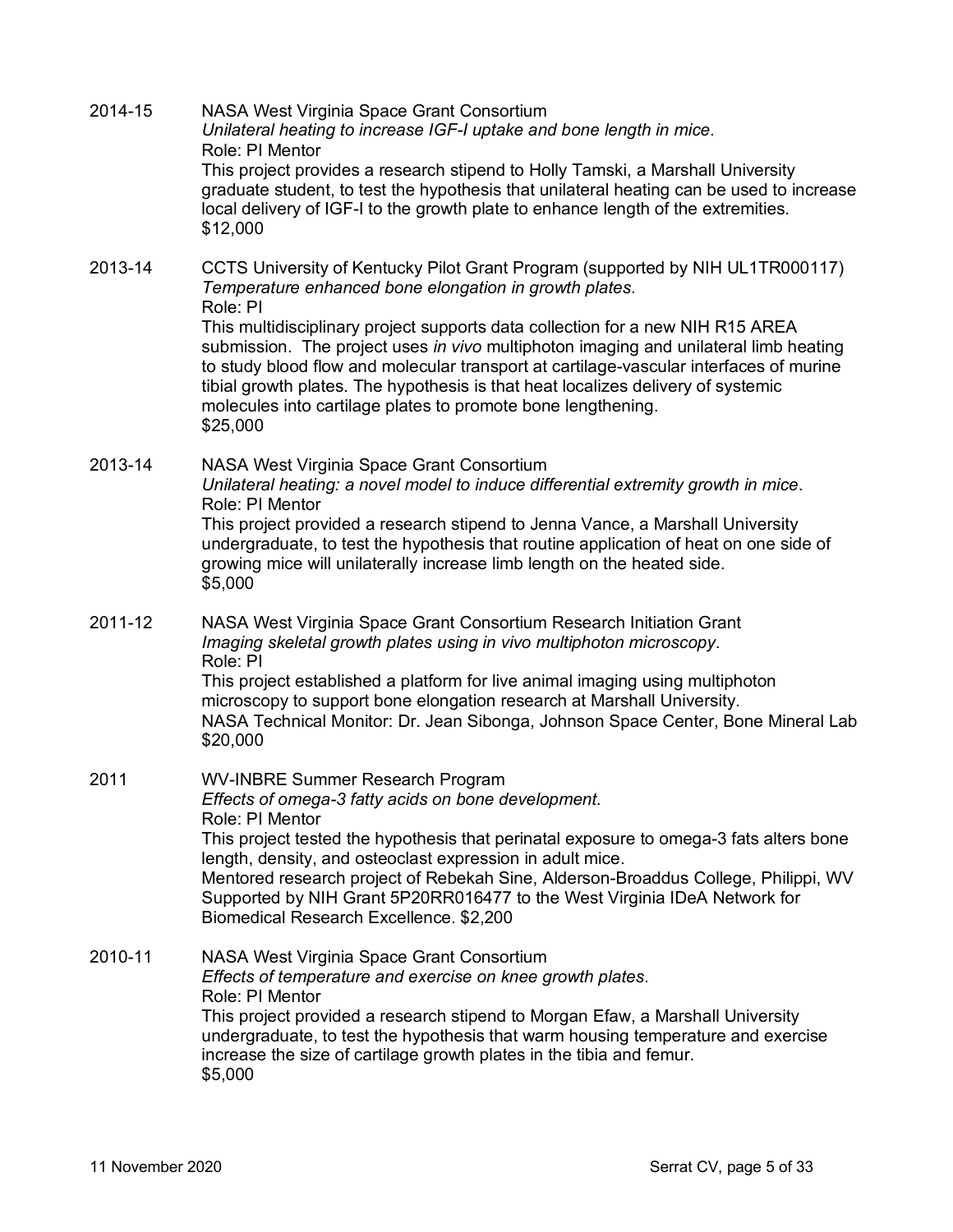| 2010-11 | NASA West Virginia Space Grant Consortium<br>The roles of temperature and exercise in facilitating wrist bone growth in mice.<br>Role: PI Mentor<br>This project provided a research stipend to Laura Mader, a Marshall University<br>undergraduate, to test the hypothesis that warm housing temperature and exercise<br>increase the size of cartilage growth plates in the radius and ulna.<br>\$5,000                                                          |
|---------|--------------------------------------------------------------------------------------------------------------------------------------------------------------------------------------------------------------------------------------------------------------------------------------------------------------------------------------------------------------------------------------------------------------------------------------------------------------------|
| 2009-12 | NSF Major Research Instrumentation Grant MRI-R2 0959012<br>Acquisition of a Confocal/Multiphoton Microscope to Advance Cellular and<br>Physiological Research at Marshall University<br>PI: Michael Norton, PhD<br>Role: Major User and Oversight Committee Member.<br>This project provided support for a combined confocal/multiphoton system for high-<br>resolution microscopy and in vivo imaging at Marshall University's core imaging facility<br>\$930,058 |
| 2009    | American Association of Anatomists Postdoctoral Fellowship<br>Exercise and temperature effects on limb elongation: In vivo imaging of the growth<br>plate. Role: Co-PI with C.E. Farnum (postdoctoral mentor)<br>This study tested the hypothesis that exercise and temperature alter limb elongation by<br>enhancing or reducing nutrient delivery to the growth plate.<br>\$20,000 awarded (returned \$6,700)                                                    |
| 2005-07 | NSF Doctoral Dissertation Improvement Grant, BCS-0524899<br>Effects of temperature on growth plate physiology in an experimentally-induced mouse<br>model of Allen's rule. Role: Co-PI with C.O. Lovejoy (dissertation mentor)<br>This research tested the hypothesis that ambient temperature regulates limb length in<br>mammals through changes in vascular supply to growing long bones.<br>\$11,990                                                           |
| 2004    | Sigma Xi Grant-in-Aid of Research<br>Variation in mammalian proximal femoral ossification patterns. Role: PI<br>The goal of this research was to determine whether variation in femoral ossification<br>was related to body size, phylogeny, and/or locomotion in diverse mammals.<br>\$577                                                                                                                                                                        |
|         | <b>Internal Research Support</b>                                                                                                                                                                                                                                                                                                                                                                                                                                   |
| 2015-16 | Appalachian Clinical and Translational Science Institute Pilot Grant, Marshall University<br>Dysregulated growth factor transport and accelerated bone elongation in childhood<br>obesity. Role: PI<br>This project uses in vivo multiphoton imaging to collect pilot data for an NIH COBRE<br>and/or equivalent R01 grant submission on molecular transport and linear growth                                                                                     |

- acceleration in childhood obesity. \$25,000
- 2013 MU-ADVANCE Path Forward Travel Award, Marshall University *Unilateral heat accelerates bone elongation and lengthens extremities of growing mice.* Role: PI. Funds to present at Orthopaedic Research Society Meeting, New Orleans LA \$1,000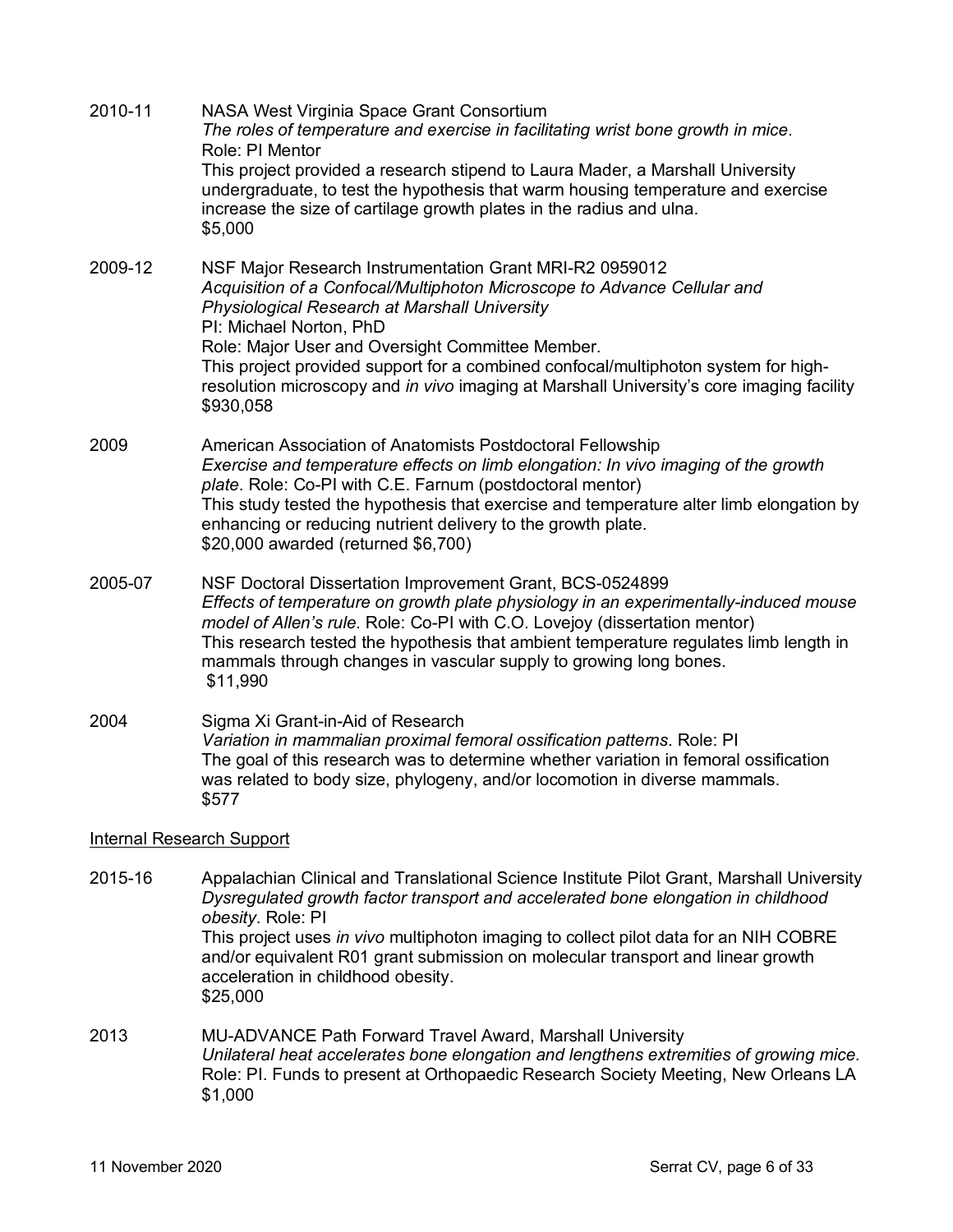| 2010-12 | <b>MU-ADVANCE Faculty Fellowship, Marshall University</b><br>Imaging skeletal growth plates using in vivo multiphoton microscopy. Role: PI<br>This project established a platform for live animal imaging using multiphoton<br>microscopy to support bone elongation research; collaboration with Dr. R. Williams, a<br>senior faculty mentor from Cornell University with biophysics and imaging expertise.<br>\$40,000                                                        |  |  |  |  |  |
|---------|---------------------------------------------------------------------------------------------------------------------------------------------------------------------------------------------------------------------------------------------------------------------------------------------------------------------------------------------------------------------------------------------------------------------------------------------------------------------------------|--|--|--|--|--|
| 2011    | Research Equipment Funding, Marshall University<br>Imaging skeletal growth plates using in vivo multiphoton microscopy. Role: PI<br>Obtained cost-share funds from five Marshall University departments (Biomedical<br>Sciences, MU-ADVANCE, Anatomy, Pharmacology/Physiology, and College of<br>Science) to purchase a fluorescence stereomicroscope for Marshall's imaging facility.<br>\$17,359 in kind purchase of fluorescence stereomicroscope for bone imaging research. |  |  |  |  |  |
| 2011    | <b>MU-ADVANCE Mini Grant, Marshall University</b><br>Collaborative Research and Teaching at Cornell University. Funds to travel to Cornell<br>University for a collaborative research and gross anatomy teaching visit, Ithaca, NY.<br>\$1,000                                                                                                                                                                                                                                  |  |  |  |  |  |
| 2010    | <b>MU-ADVANCE Mini Grant, Marshall University</b><br>Multiphoton imaging offers new insights into growth plate regulation. Funds to present<br>research at Gordon Conference on Cartilage Biology and Pathology, Ventura, CA<br>\$1,000                                                                                                                                                                                                                                         |  |  |  |  |  |
| 2010    | Cell Differentiation and Development Center, Marshall University<br>Determining how temperature and mechanical loading alter bone growth and gene<br>expression in a bone culture model. Role: PI<br>\$9,000 in kind purchase of incubators to support tissue culture research.                                                                                                                                                                                                 |  |  |  |  |  |
| 2009    | MU-ADVANCE New Faculty Fellowship, Marshall University<br>Faculty development initiative to support laboratory setup and student salaries.<br>\$10,000                                                                                                                                                                                                                                                                                                                          |  |  |  |  |  |
| 2009    | <b>MU-ADVANCE Mini Grant, Marshall University</b><br>Wheel running activity reverses the cold limb phenotype in mice. Funds to present<br>research at International Congress of Vertebrate Morphology, Punta del Este, Uruguay<br>\$1,000                                                                                                                                                                                                                                       |  |  |  |  |  |
| 2007    | Kent State University Graduate Student Senate International Travel Grant<br>Effects of temperature on skeletal growth in mice.<br>For research travel to International Congress of Vertebrate Morphology, Paris, France<br>\$1,000                                                                                                                                                                                                                                              |  |  |  |  |  |
| 2004-05 | Kent State University Graduate Student Senate Research Grant<br>Skeletal proportions in mammals: the potential role of growth hormone. Role: PI<br>This research tested the hypothesis that expression of growth hormone, and/or its<br>mediator IGF-I, correlated with differential growth plate activity in the mouse hindlimb.<br>\$1,800                                                                                                                                    |  |  |  |  |  |
| 1998    | Miami University Undergraduate Research Grant<br>Plant foods in high latitude environments: Implications for Neanderthal subsistence.                                                                                                                                                                                                                                                                                                                                           |  |  |  |  |  |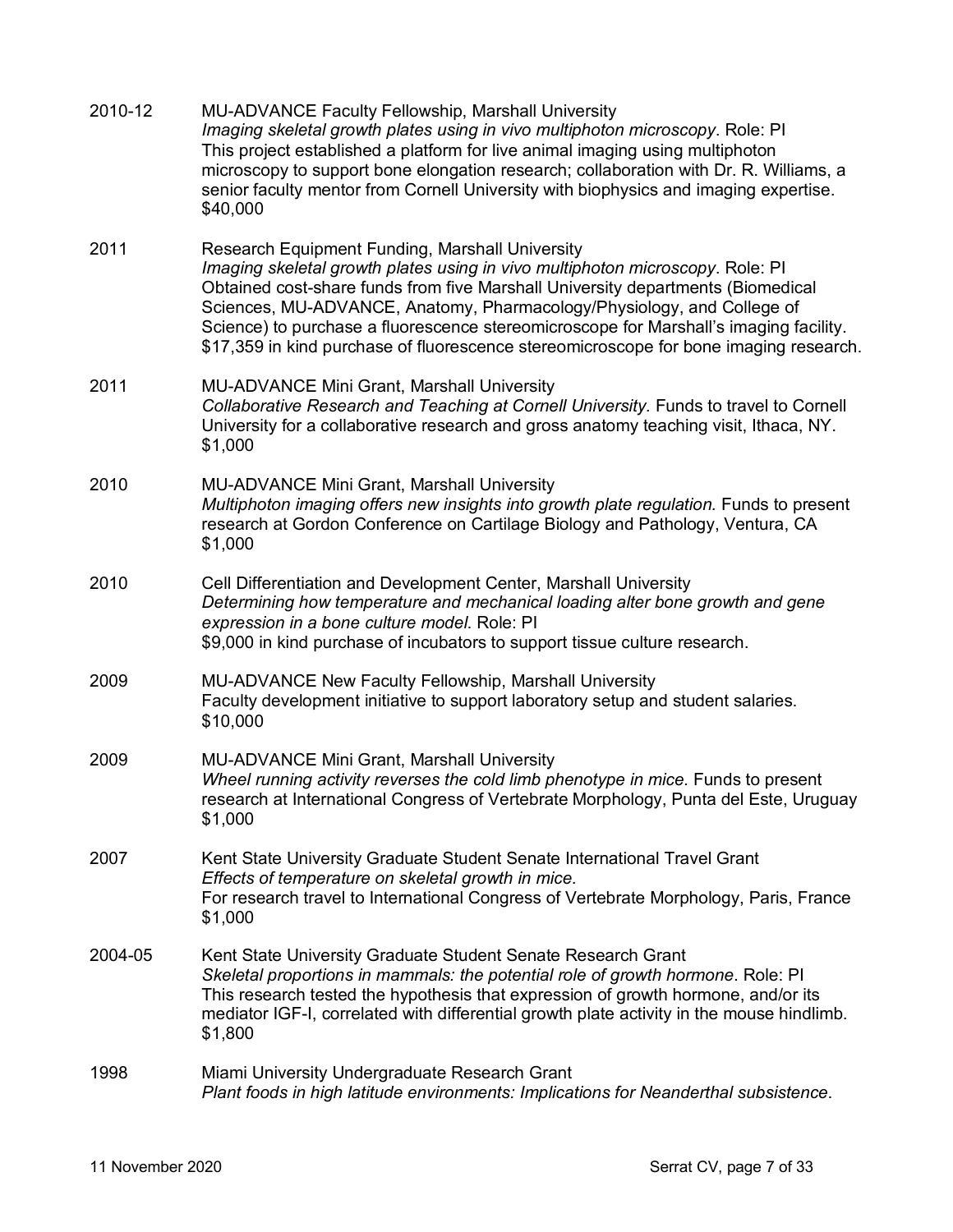The goal of this research was to document plant residues on stone tools produced through experimental processing for comparative fossil analysis using SEM. \$500.

#### **Peer-reviewed Publications**

- 16. Racine HL, **Serrat MA**. The actions of IGF-1 in the growth plate and its role in postnatal bone elongation. *Current Osteoporosis Reports*. Jun;18(3):210-227. doi: 10.1007/s11914-020-00570-x. PMID: 32415542 PMCID: PMC7299241. 2020.
- 15. Racine HL, Meadows CM, Ion G, **Serrat MA**. Heat induced limb length asymmetry has functional impact on weight bearing in mouse hindlimbs. *Frontiers in Endocrinology*. Jun 4;9:289. doi: 10.3389/fendo.2018.00289. eCollection 2018. PMID: 29915560. PMCID: PMC5994414. 2018
- 14. **Serrat MA**, Ion G. Imaging IGF-I uptake in growth plate cartilage using in vivo multiphoton microscopy. *Journal of Applied Physiology*. 123(5):1101-1109. PMID: 28798204. 2017 **Featured as Outstanding Scientific Discovery in APS***select* **October Collection** https://www.physiology.org/doi/full/10.1152/japplphysiol.00645.2017%40apsselect.2017.4.issue-10

*Please note that my career was disrupted by medical issues and family obligations in 2015-2017.*

- 13. **Serrat MA**, Schlierf TJ, Efaw ML, Shuler FD, Godby J, Stanko LM, Tamski, HL. Unilateral heat accelerates bone elongation and lengthens extremities of growing mice. *Journal of Orthopaedic Research*. 33(5): 692-8. PMID: 25639189. 2015
- 12. **Serrat MA**, Efaw ML, Williams RM. Hindlimb heating increases vascular access of large molecules to murine tibial growth plates measured by in vivo multiphoton imaging. *Journal of Applied Physiology*. 116(4):425-38 PMID: 24371019. PMCID: PMC3921350. 2014
- 11. **Serrat MA**, Dom AM, Buchanan JT, Williams AR, Efaw ML, Richardson, LL. Independent learning modules enhance student performance and understanding of anatomy. *Anatomical Sciences Education*. 7:406-16. PMID: 24616425. 2014
- 10. **Serrat MA**. Environmental temperature impact on bone and cartilage growth. *Comprehensive Physiology*. 4(2):621-55. PMID: 24715562. 2014 **Invited Authoritative Review** (includes new data)
- 9. **Serrat MA**. Allen's rule revisited: Temperature influences bone elongation during a critical period of postnatal development. *Anatomical Record*. 296(10):1534-45. PMID: 23956063. 2013
- 8. **Serrat MA**, Williams RM, Farnum CE. Exercise mitigates the stunting effect of cold temperature on limb elongation in mice by increasing solute delivery to the growth plate. *Journal of Applied Physiology*. 109: 1869-1879. PMID: 20930127. PMCID: 3006398. 2010
- 7. **Serrat MA.** Measuring bone blood supply in mice using fluorescent microspheres. *Nature Protocols.* 4(12): 1749-1758. PMID: 19893510. 2009
- 6. **Serrat MA**, Williams RM, Farnum CE. Temperature alters solute transport in growth plate cartilage measured by in vivo multiphoton microscopy. *Journal of Applied Physiology*. 106(6): 2016-2025. PMID: 19372302. PMCID: PMC2692772. 2009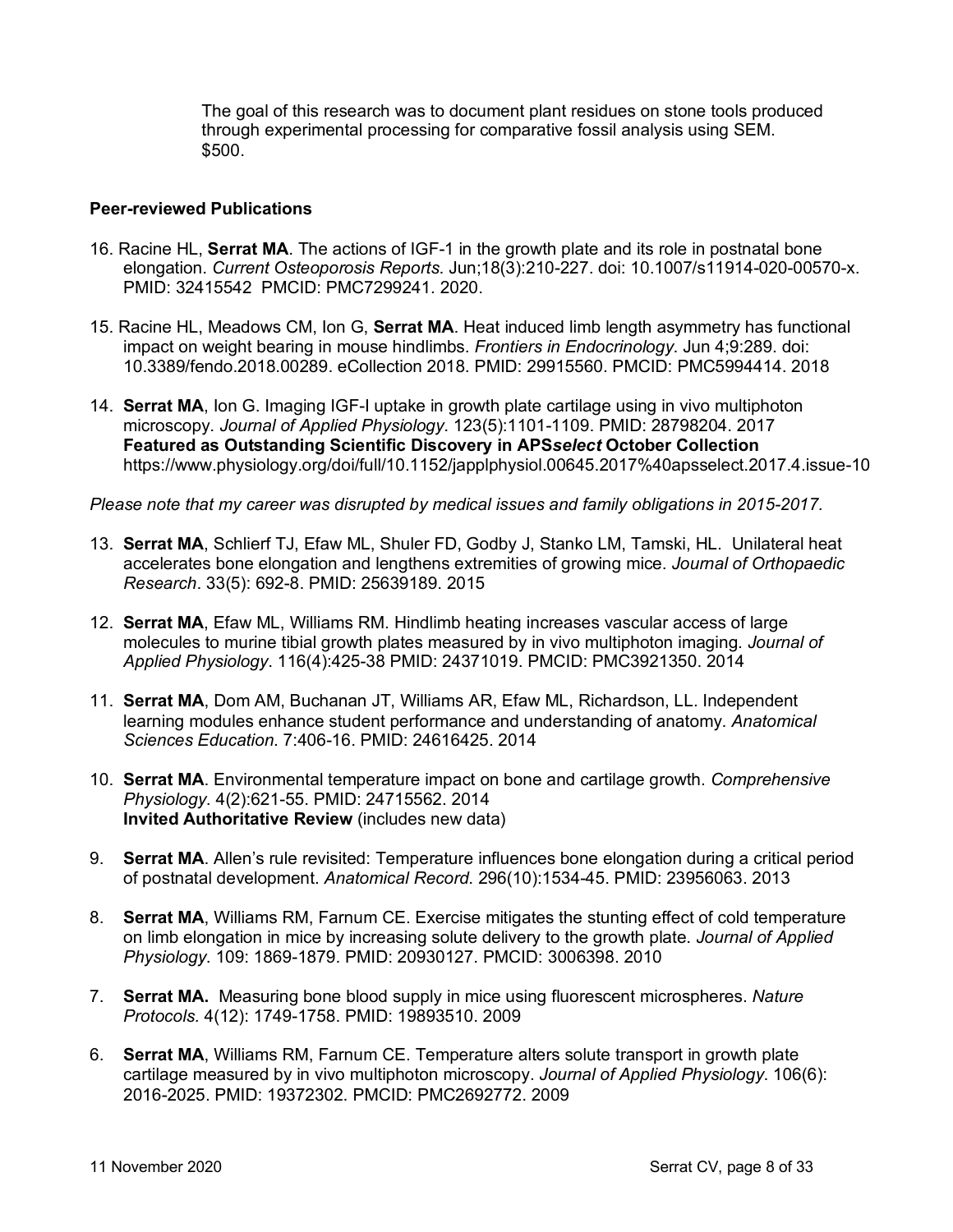- 5. **Serrat MA**, King D., Lovejoy CO. Temperature regulates limb length in homeotherms by directly modulating cartilage growth. *Proceedings of the National Academy of Sciences USA*. 105(49): 19347-19352. PMID: 19047632. PMCID: PMC2614764. 2008 **Rated 'Must Read' in Faculty of 1000 Biology**
- 4. **Serrat MA**, Lovejoy CO, King D. Age- and site-specific decline in insulin-like growth factor-I receptor expression is correlated with differential growth plate activity in the mouse hindlimb. *Anatomical Record*. 290(4): 375-381. PMID: 17514762. 2007
- 3. **Serrat MA**, Reno PL, McCollum MA, Meindl RS, Lovejoy CO. Variation in mammalian proximal femoral development: comparative analysis of two distinct ossification patterns. *Journal of Anatomy.* 210(3): 249-258. PMID: 17331175. PMCID: PMC2100278. 2007
- 2. **Serrat MA**, Vinyard CJ, King D. Alterations in the mechanical properties and composition of skin in human growth hormone transgenic mice. *Connective Tissue Research.* 48(1): 19-26. PMID: 17364663. 2007
- 1. Reno PL, DeGusta D, **Serrat MA**, Meindl RS, White TD, Eckhardt, RB, Kuperavage AJ, Galik K, Lovejoy CO. Plio-Pleistocene hominid limb proportions: Evolutionary reversals or estimation errors? *Current Anthropology*. 46: 575-588. 2005

#### **Published Abstracts and Formal Research Presentations**

- 61. **Serrat MA**, Machnicki AL, Song CA, Evans S, McCloud D. Mechanisms of linear growth acceleration in childhood obesity. **Chair, Invited Speaker and Organizer** of American Association for Anatomy Symposium (re-programmed from 2020), "The covert health consequences of obesity and hormone signaling: Paradoxical effects on bone and body composition," held at Annual Experimental Biology Meeting, Virtual, 27-30 April, 2021.
- 60. **Serrat MA**, Machnicki AL, Song CA, McCloud D. Local modulation of insulin-like growth-factor binding protein-4 regulates bone elongation in juvenile mice. Abstract Submitted for Annual Meeting of Orthopaedic Research Society, Virtual, 13-16 February, 2021.
- 59. **Serrat MA**, Machnicki AL, Song CA, Evans S, McCloud D. Mechanisms of linear growth acceleration in childhood obesity. **Invited Speaker and Organizer** of American Association for Anatomy Symposium, "The covert health consequences of obesity and hormone signaling: Paradoxical effects on bone and body composition," held at Annual Experimental Biology Meeting, San Diego, CA, 4-7 April, 2020. Meeting cancelled due to COVID-19.
- 58. Machnicki AL, Song CA, Evans S, Meadows CA, McCloud D, **Serrat MA**. High-fat diet increases IGF-I activity in skeletal growth plates before the onset of obesity. **Selected for Podium Presentation** by Allison Machnicki at Annual Experimental Biology Meeting, San Diego, CA, 4-7 April, 2020. **Finalist: Allison Machnicki American Association for Anatomy Postdoc Platform Presentation Award.** Meeting cancelled due to COVID-19, abstract published.
- 57. Song CA, Machnicki AL, Evans S, McCloud D, **Serrat MA**. High-fat diet alters serum cytokines before the onset of obesity. **Selected for Podium Presentation** by Cassaundra Song at Annual Experimental Biology Meeting, San Diego, CA, 4-7 April, 2020. **Finalist: Cassaundra Song**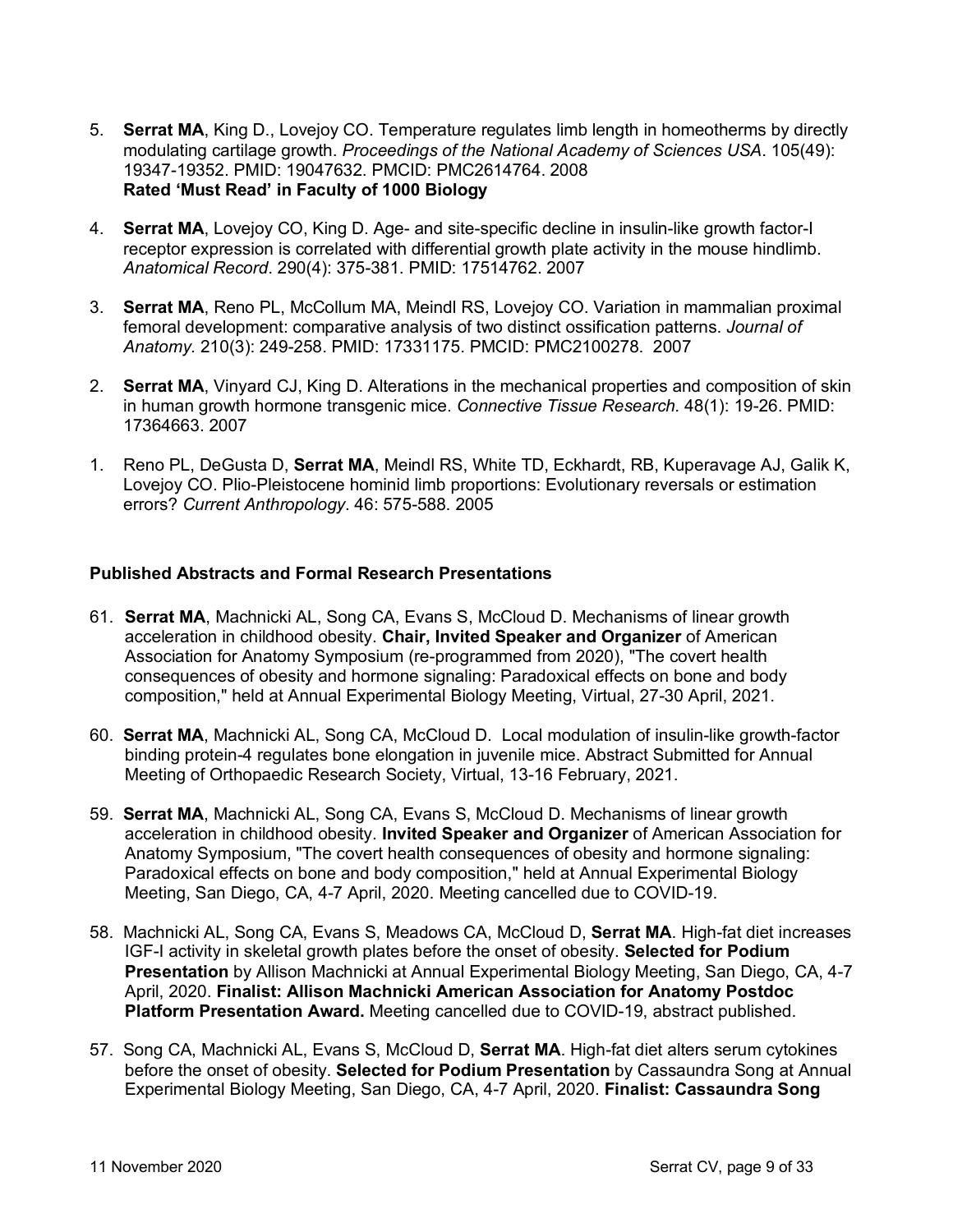**American Association for Anatomy Langman Graduate Student Platform Presentation Award.** Meeting cancelled due to COVID-19, abstract published.

- 56. Song CA, Machnicki AL, Evans S, McCloud D, **Serrat MA**. High-fat diet alters serum cytokines before the onset of obesity. Podium Presentation by Cassaundra Song at 2020 Health Science Research Day, Marshall University School of Medicine, Huntington, WV, 6 March 2020.
- 55. McCloud D, **Serrat MA**. Effects of a high-fat diet on the growing skeleton. Poster presentation by Darby McCloud at 2020 Health Science Research Day, Marshall University School of Medicine, Huntington, WV, 6 March 2020.
- 54. **Serrat MA**, Machnicki AL, Song CA, Evans S, Meadows CA, McCloud D. High-fat diet accelerates bone elongation and increases IGF-I activity in growth plates before the onset of obesity. Poster presentation at Annual Meeting of Orthopaedic Research Society, Phoenix, AZ, 8- 11 February, 2020.
- 53. **Serrat MA**, Machnicki AL, Meadows CA, McCloud D, Thomas D, Hurley JD, Ion G. Heat increases IGF-I uptake in growth plate and perichondrium measured by *in vivo* multiphoton imaging. Poster Presentation at Experimental Biology Meeting. Orlando, FL, 6-9 April, 2019.
- 52. **Serrat MA**, Ion G, Thomas D. Heat increases IGF-I uptake in growth plate and perichondrium of mouse hindlimbs: Implications for human evolution. Poster presentation at American Association of Physical Anthropologists Annual Meeting. Cleveland, OH, 28 27-30 March, 2019. **Invited Symposium Participant.**
- 51. **Serrat MA**, Ion G, Thomas D. Heat increases IGF-I uptake in growth plate and perichondrium measured by *in vivo* multiphoton imaging. Poster presentation at American Society for Bone and Mineral Research Annual Meeting. Montréal, Québec, Canada, 28 Sept - 1 Oct, 2018.
- 50. **Serrat MA**, Racine HL, Meadows CA, Ion G. Heat induced limb length asymmetry has functional impact on weight bearing in mouse hindlimbs. Poster presentation at Experimental Biology Meeting, San Diego, CA, 21-25 April, 2018. **Winner: American Association of Anatomists Young Faculty Award.**
- 49. **Serrat MA** and Ion G. Imaging IGF-I uptake in growth plate cartilage using *in vivo* multiphoton microscopy. Invited podium presentation at Growth Factors Research Interest Group at Annual Meeting of Orthopaedic Research Society, New Orleans, LA, 10-13 March, 2018.
- 48. Meadows CA, **Serrat MA**. The TALLYHO mouse as a model of obesity-induced linear growth acceleration. Poster presentation by Chad Meadows at the 15<sup>th</sup> Annual Undergraduate Research Day at the West Virginia Capitol, Charleston, WV, 16 February 2018.
- 47. Meadows CA, Kim JH, Arthur S, Ion G, Racine HL, Kerby JC, **Serrat MA**. The TALLYHO mouse as a model of obesity-induced linear growth acceleration. Poster presentation by Chad Meadows at Experimental Biology Meeting, Chicago, IL, 22-26 April, 2017. **Winner: Chad Meadows American Association of Anatomists First Place Undergraduate Poster Competition.**
- 46. Racine HL, Meadows CA, Ion G, **Serrat MA**. Inhibiting IGF1 activity in the proximal tibial growth plate attenuates the bone-lengthening effects of temperature in hindlimbs of growing mice. **Selected for Podium Presentation** by Holly Racine at 2017 Experimental Biology Meeting. **Finalist: Holly Racine AAA Langman Graduate Student Platform Presentation Award.**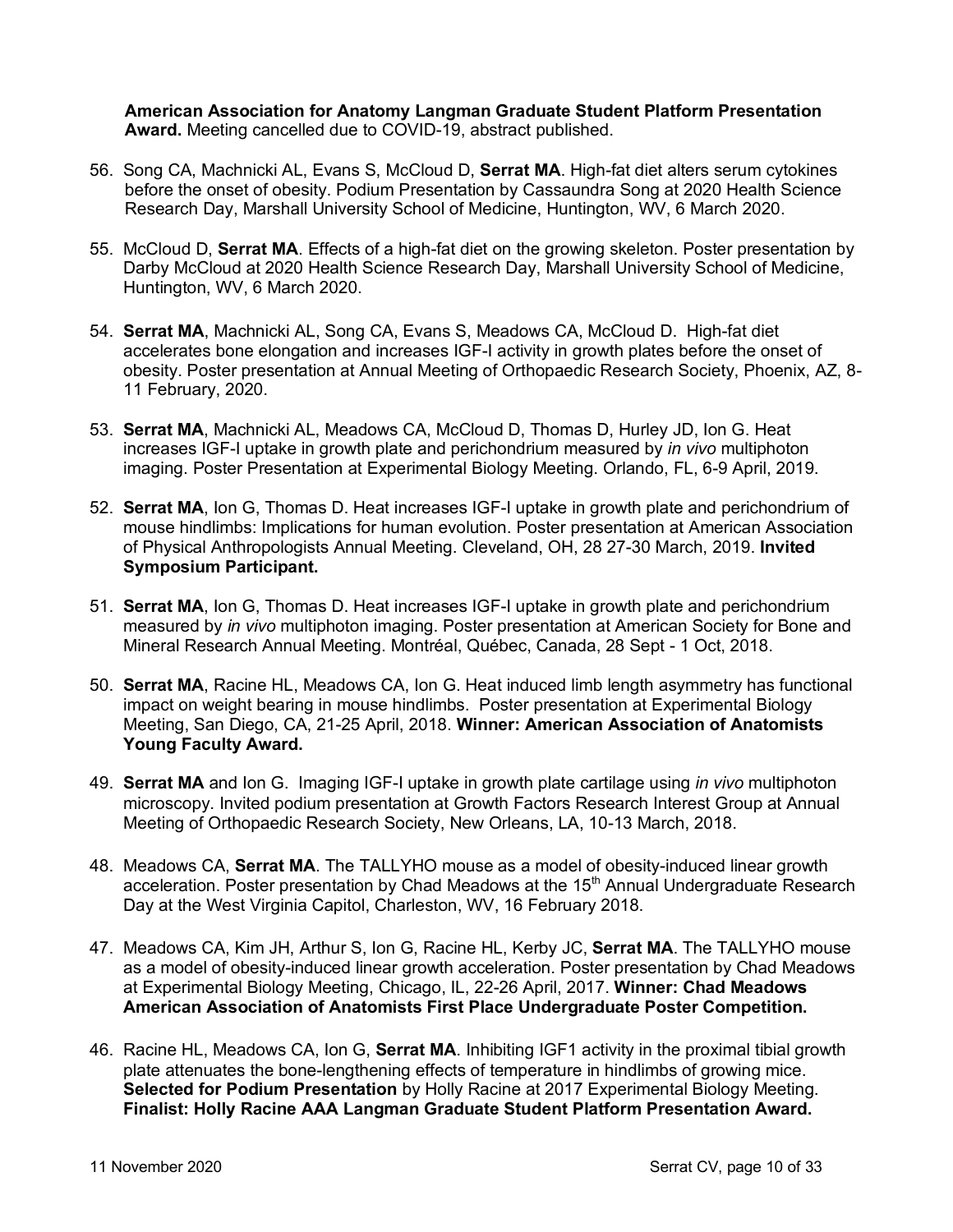- 45. Racine HL, Meadows CA, Ion G, **Serrat MA**. Inhibiting IGF1 activity in the proximal tibial growth plate attenuates the bone-lengthening effects of temperature in hindlimbs of growing mice. **Selected for Podium Presentation** by Holly Racine at 2017 Health Science Research Day, Marshall University School of Medicine, Huntington, WV, 24 March 2017.
- 44. **Serrat MA**, Racine, HL, Meadows CA, Ion G. Heat enhanced bone elongation in growth plates is IGF-I dependent. Poster presentation at Annual Meeting of Orthopaedic Research Society, San Diego, CA, 19-22 March, 2017.
- 43. **Serrat MA**, Racine HL, Ion G, Kerby JC, and Meadows CA. Low dose IGF-I augments the bonelengthening effect of targeted heat in the mouse hindlimb. Poster presentation at Experimental Biology Meeting, San Diego, CA, 2-6 April, 2016. **Winner: American Association of Anatomists Young Faculty Award.**
- 42. Racine HL, Ion G, Kerby JC, Meadows CA, and **Serrat MA**. Thermal imaging reveals temperature retention in hindlimbs of mice up to 4 hours after targeted intermittent limb heating. Poster presentation by Holly Racine at Experimental Biology Meeting, San Diego, CA, 2-6 April, 2016.
- 41. Racine HL, Ion G, Kerby JC, Meadows CA, and **Serrat MA**. Thermal imaging reveals temperature retention in hindlimbs of mice up to 4 hours after targeted intermittent limb heating. Poster presentation by Holly Racine at Marshall Health Science Research Day, Marshall University School of Medicine, Huntington WV, 11 March, 2016.
- 40. **Serrat MA**, Ion G, and Hughes K. Low dose IGF-I augments the bone-lengthening effect of targeted heat in the mouse hindlimb. Poster presentation at American Society for Bone and Mineral Research Annual Meeting. Seattle, WA, 9-12 October, 2015.
- 39. **Serrat MA** and Ion G. Imaging IGF-I uptake in growth plate cartilage using *in vivo* multiphoton microscopy. **Chair and Organizer** of American Association of Anatomists Symposium, "Vascular and connective imaging *in situ*: returning bone to the skeleton," held at Annual Experimental Biology Meeting, Boston, MA, 28 March - 1 April, 2015.
- 38. Kerby JC, Gray MX, Tamski HL, Heaberlin AA, Crow A, Ion G, and **Serrat MA**. Heat-enhanced extremity lengthening is growth rate dependent. **Selected for Podium Presentation** by Jenna Kerby at Experimental Biology Meeting, Boston, MA, 28 March - 1 April, 2015. **Winner: Jenna Kerby American Physiological Society Excellence in Professional Student Travel Award.**
- 37. Ion G and **Serrat MA**. Validating the biological activity of fluorescently-labeled IGF1 for in vivo imaging. Poster presentation at Experimental Biology, Boston, MA, 28 March - 1 April, 2015.
- 36. Tamski HL and **Serrat MA**. Infrared thermal imaging to collect quantitative surface temperatures from mice in unilateral limb heating study. Poster presentation at Experimental Biology Meeting, Boston, MA, 28 March - 1 April, 2015.
- 35. Gray MX and **Serrat MA.** Protein labeling methods to study temperature effects on IGF-I delivery to growing mouse bones. Poster presentation by Miles Gray at the  $12<sup>th</sup>$  Annual Undergraduate Research Day at the West Virginia Capitol, Charleston, WV, 4 March 2015.
- 34. Heaberlin A., Crow N., Kerby J., Gray M., Tamski H., Ion G., **Serrat M.A.** Heat Effects on Extremity Lengthening are Growth Rate Dependent. Poster presentation at Rural Health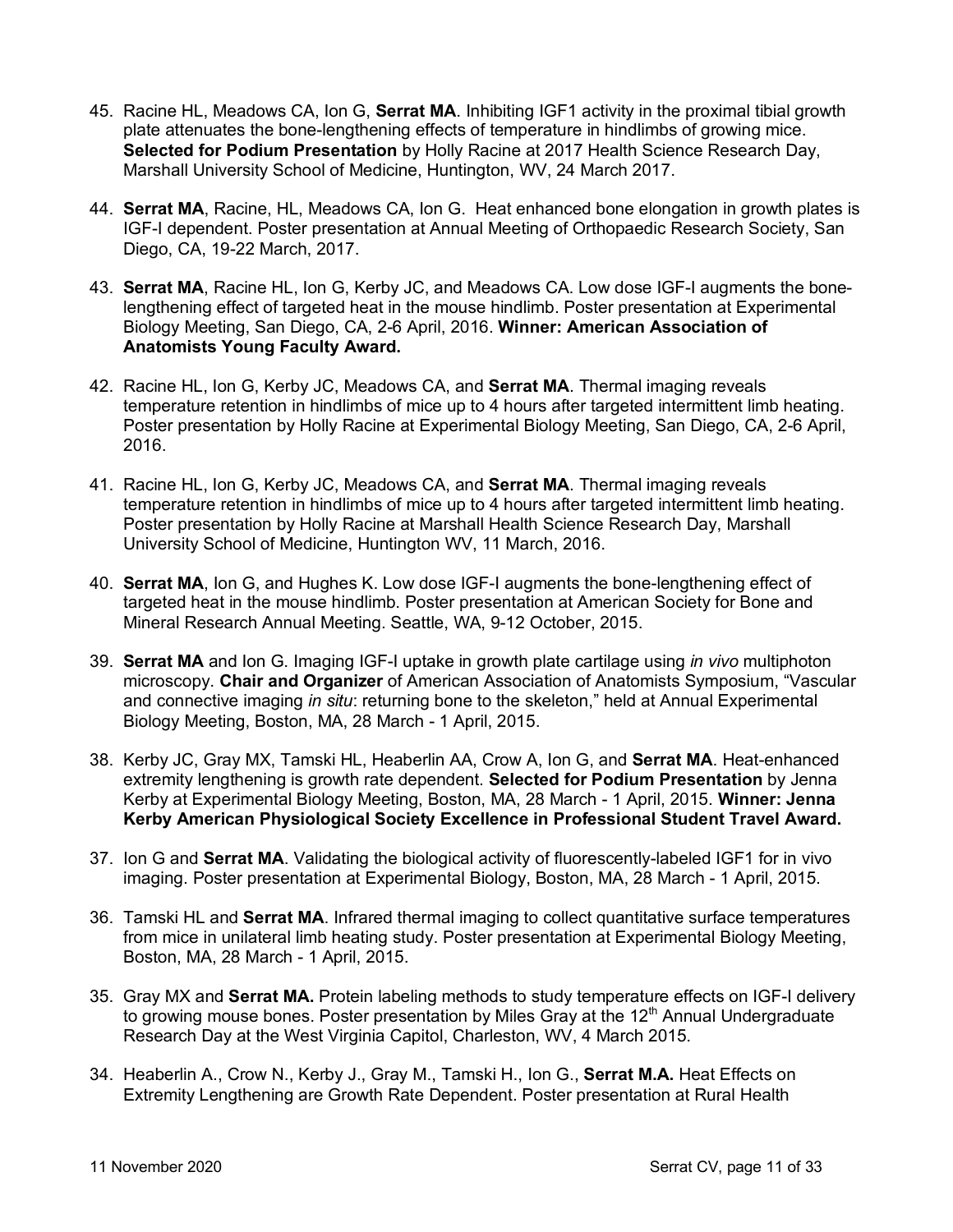Research Day, Marshall University Joan C. Edwards School of Medicine, Huntington WV, 31 October 2014.

- 33. Vance JC and **Serrat MA.** Utilization of unilateral heat to increase extremity bone length in mice. Poster presentation by Jenna Vance at the first Research and Practice Day sponsored by the College of Health Professions, Marshall University, Huntington, WV, 25 April 2014. **Winner: Jenna Vance Outstanding Research Presentation.**
- 32. **Serrat MA** and Williams RM. Hindlimb heating increases vascular access of large molecules to murine tibial growth plates measured by in vivo multiphoton imaging. **Selected for Podium Presentation** at 2014 Experimental Biology meeting, San Diego, CA, 26-30 April, 2014. **Winner: American Association of Anatomists Young Faculty Award.**
- 31. Tamski HL, Stanko LM, Godby J, Efaw ML, Schlierf TJ, Salisbury TB, Ion G, and **Serrat MA.** Validation of a unilateral heating model to increase hindlimb length in growing mice. **Selected for Podium Presentation** by Holly Tamski at 2014 Experimental Biology meeting. **Finalist: Holly Tamski AAA Langman Graduate Student Platform Presentation Award.**
- 30. Vance JC and **Serrat MA.** Validation of a unilateral heating model to increase extremity length in mice. Poster presentation by Jenna Vance at the 11<sup>th</sup> Annual Undergraduate Research Day at the West Virginia Capitol, Charleston, WV, 30 January 2014.
- 29. Tamski HL, Stanko LM, Godby J, **Serrat MA**. Unilateral heat as a potential therapy for limb length inequalities. Poster presentation by Holly Tamski at the  $2<sup>nd</sup>$  Annual Appalachian Regional Cell Conference, Charleston, WV, 26 October 2013.
- 28. **Serrat MA**, Schlierf TJ, Efaw ML, Shuler FD, Godby J, Stanko LM, Tamski, HL. Unilateral Heat Accelerates Bone Elongation and Lengthens Extremities of Growing Mice. **Selected for Podium Presentation** at Annual Meeting of Orthopaedic Research Society, New Orleans, LA, 15-18 March, 2014.
- 27. **Serrat MA**. Temperature effects on the growth plate and its vasculature. **Invited Speaker** at American Physiological Society Special Symposium, "Bone Physiology under Environmental Stress," held at Experimental Biology Meeting, Boston, MA, 20-24 April, 2013.
- 26. Shuler FD, **Serrat MA**, Dickherber J, Fortney T, Caughran A. Anatomical evaluation of the retrograde fibular intra-medullary start point. **Poster Finalist** at the 25<sup>th</sup> Annual Marshall University Joan C. Edwards School of Medicine Research Day. Huntington, WV 19 March 2013.
- 25. **Serrat MA** and Williams RM. Large molecule delivery to the growth plate increases with limb temperature measured by in vivo multiphoton imaging. *FASEB Journal.* 26: 715.4. 2012
- 24. Sine RK, Efaw ML, Williams AR, **Serrat MA.** Effects of Omega-3 Fatty Acids on Bone Development. Poster presentation by Rebekah Sine at the 9<sup>th</sup> Annual Undergraduate Research Day at the West Virginia Capitol, Charleston, WV, 26 January 2012.
- 23. **Serrat MA**. Multiphoton imaging offers new insights into growth plate regulation. Poster presentation at Gordon Research Conference on Cartilage Biology and Pathology, Ventura, CA, 6-11 March 2011.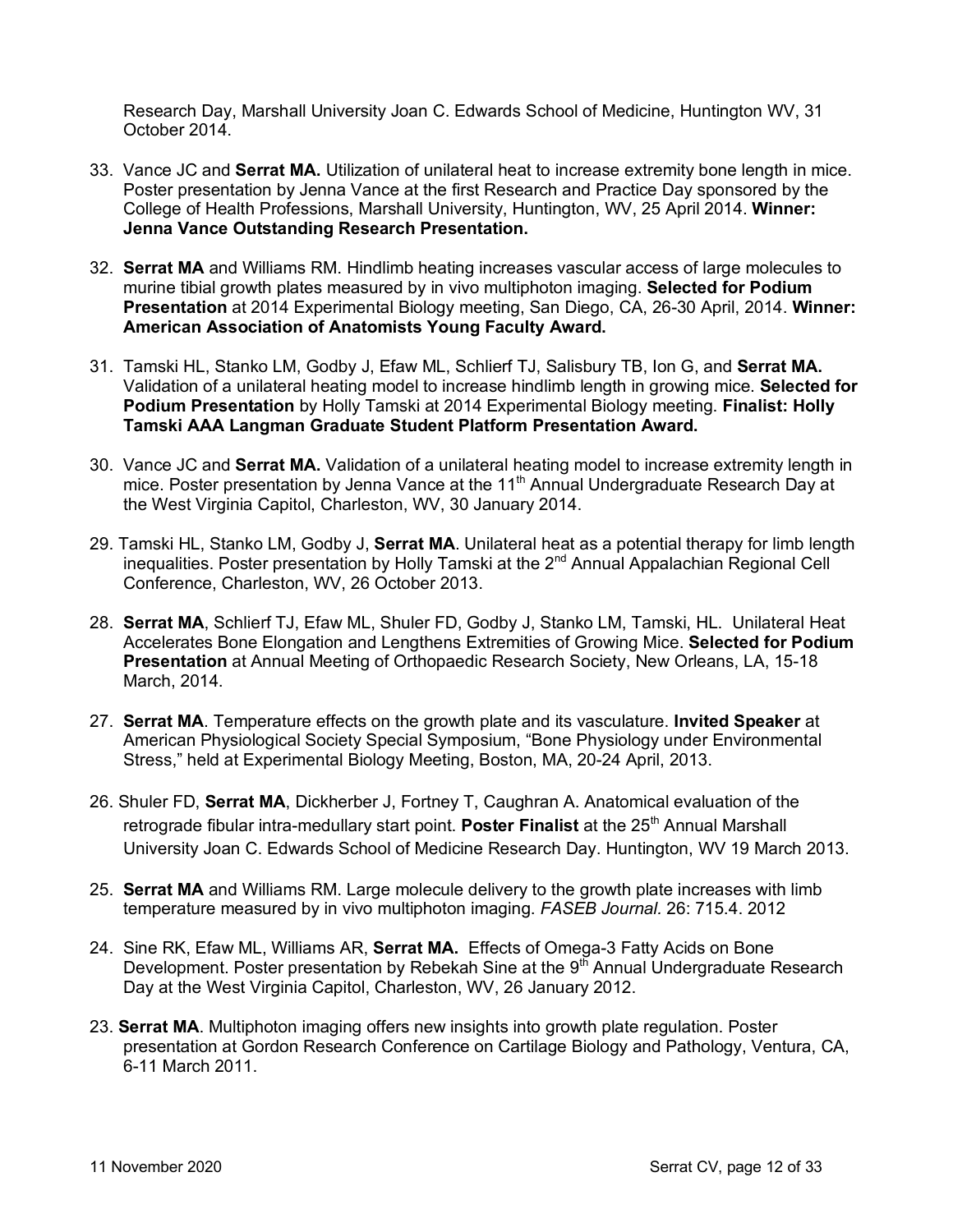- 22. Mader LE, Efaw ML, Williams AR, **Serrat MA**. Temperature and exercise effects on bone mineral density and growth plate morphology in mice. Poster presentation at the  $8<sup>th</sup>$  Annual Undergraduate Research Day at the West Virginia Capitol, Charleston, WV, 25 January 2011.
- 21. **Serrat MA**, Williams RM, Farnum CE. Wheel running activity reverses the cold limb phenotype in mice. Oral presentation at the 9<sup>th</sup> International Congress of Vertebrate Morphology, Punta del Este, Uruguay, 26-31 July 2010.
- 20. **Serrat MA**, Williams RM, Farnum CE. Exercise mitigates the stunting effect of cold temperature on limb elongation in mice by increasing solute delivery to the growth plate. *FASEB Journal*. 24: 637.7. 2010.
- 19. **Serrat MA**, Williams RM, Farnum CE. Temperature effects on solute transport: *In vivo* imaging of the growth plate. *FASEB J*. 23: 649.6. 2009. **Finalist: AAA Postdoctoral Presentation Award**.
- 18. **Serrat MA**, Farnum CE, Williams RM, Lovejoy CO. Environment influences bone elongation during a critical period of postnatal growth. *American Journal of Physical Anthropology*. Suppl. 44: 364. 2009.
- 17. **Serrat MA**, Williams RM, Farnum CE. Temperature effects on solute transport: *In vivo* imaging of the growth plate. *Weill Cornell Postdoctoral Research Day*, podium presentation, Dec. 2008
- 16. **Serrat MA**, King, D. and Lovejoy CO. Effects of temperature on skeletal growth in mice. *Journal of Morphology*. 268(12): 1133. 2007. Oral presentation at the 8th International Congress of Vertebrate Morphology, Paris, France, 16-21 July.
- 15. **Serrat MA**, King, D. and Lovejoy CO. Effects of rearing temperature on long bone growth in mice: an experimental model for examining Allen's rule. *American Journal of Physical Anthropology*. Suppl. 44: 215. 2007 **Winner: Juan Comas Award**
- 14. **Serrat MA**, King, D, Lovejoy CO. Effects of temperature on skeletal growth in mice. *The Physiologist*. 49(6): C1-35. 2006 **Winner: Scholander Award**
- 13. **Serrat MA**, Lovejoy CO, King D. Age- and site-specific decline in IGF-I receptor expression and growth plate activity in the mouse hindlimb. *Integrative and Comparative Biol*. 45(6): 1071. 2005
- 12. **Serrat MA**, Reno PL, McCollum MA, Meindl RS, Lovejoy CO. Multivariate comparison of divergent ossification patterns of the mammalian proximal femur. *American Journal of Physical Anthropology.* Suppl. 38: 178-179. 2004
- 11. **Serrat MA**, Reno PL, McCollum MA, Meindl RS, Lovejoy CO. Variation in mammalian proximal femoral ossification patterns. *Journal of Morphology* 60(3): 328. 2004
- 10. **Serrat MA** and King D. Growth hormone expression in marrow cavities increases osteoblast proliferation in transgenic mice. *Midwest Connective Tissue Conference*. [unpub. abstract]. 2004
- 9. **Serrat MA**, Reno PL, Rosenman BA, Lovejoy CO. Developmental field fluctuation II: A potential basis for skeletal morphological variation. *American Journal of Physical Anthropology*. Suppl. 36: 189. 2003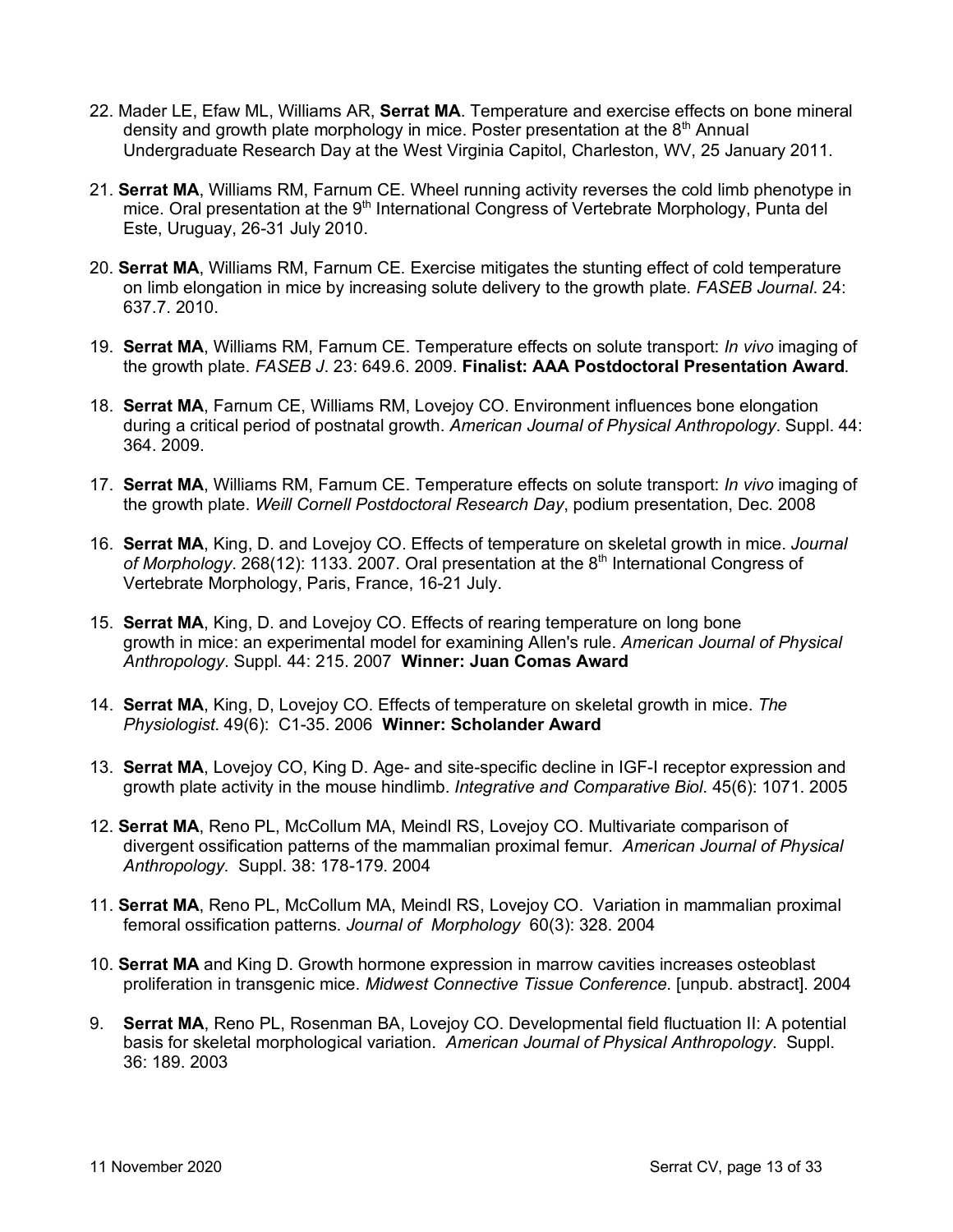- 8. Reno PL, **Serrat MA**, Meindl RS, Cohn MJ, Lovejoy CO. Hominoids, hindlimbs, and Hox: implications for hominid evolution. *American Journal of Physical Anthropology.* S36: 177. 2003
- 7. Selby M, Reno P, Meindl R, **Serrat M**, Lovejoy CO. Modules and locomotion in the evolution of the anthropoid hand. *American Journal of Physical Anthropology.* Suppl. 36: 189. 2003
- 6. **Kriz MA**, Reno PL, McCollum MA, Horton WE, and Lovejoy CO. Comparative analysis of mammalian proximal femoral development. *American Zoologist.* 41(6): 1498-1499. 2002
- 5. Reno PL, **Kriz MA**, McCollum MA, Lovejoy CO. Scanning electron microscopic analysis of regional histomorphological variation within the physis of the primate proximal femur. *American Journal of Physical Anthropology*. Suppl. 34: 130. 2002
- 4. **Kriz MA**, Reno PL, Lovejoy, CO. Morphometric variation in proximal femoral development in primates and mammals *American Journal of Physical Anthropology.* Suppl. 34: 97-98. 2002
- 3. Lovejoy CO, Reno PL, **Kriz MA**, and Rosenman BA. Developmental field fluctuation: a potential basis for skeletal morphological variation. *American Journal of Physical Anthropology.* Suppl. 34: 104. 2002
- 2. **Kriz M**. and Hamrick, MW. The postcranial evidence for primate superordinal relationships. *American Journal of Physical Anthropology*. Suppl. 32: 93. 2001
- 1. **Kriz M**. Articular scaling in the hominoid talocrural joint: The compromise between body size and locomotion. *American Journal of Physical Anthropology*. Suppl. 28: 175. 1999

#### **Patent Application**

Methods and kits for promoting targeted bone growth. U.S. Patent Application (provisional) No.62/089,515. Filed December 9, 2014

#### **Education Activities**

Development of New Teaching Modalities

| 2020-pres | Gross Anatomy, Department of Biomedical Sciences<br>Joan C. Edwards School of Medicine, Marshall University<br>Developed Pandemic Lecture Recordings using TechSmith Relay and assisted other<br>faculty members in similar approaches<br>Recordings incorporate online videos, self-assessment, and demonstration videos<br>along with standard PowerPoint slides. Abdomen (8 hours) |
|-----------|---------------------------------------------------------------------------------------------------------------------------------------------------------------------------------------------------------------------------------------------------------------------------------------------------------------------------------------------------------------------------------------|
| 2019-pres | Gross Anatomy, Department of Biomedical Sciences<br>Loan C. Edwards School of Medicine, Marshall University                                                                                                                                                                                                                                                                           |

- Edwards School of Medicine, Marshall Unive Developed and Implemented Cadaver Teaching/ Review Videos for Gross Anatomy Upper Limb (1 hour); Thorax (1 hour); Abdomen (1 hour); Pelvis (1 hour)
- 2015 Independent Learning Exercise in Renal Development (1 hour) Integrated Kidney Laboratory for Excretory Block (2 lab hours)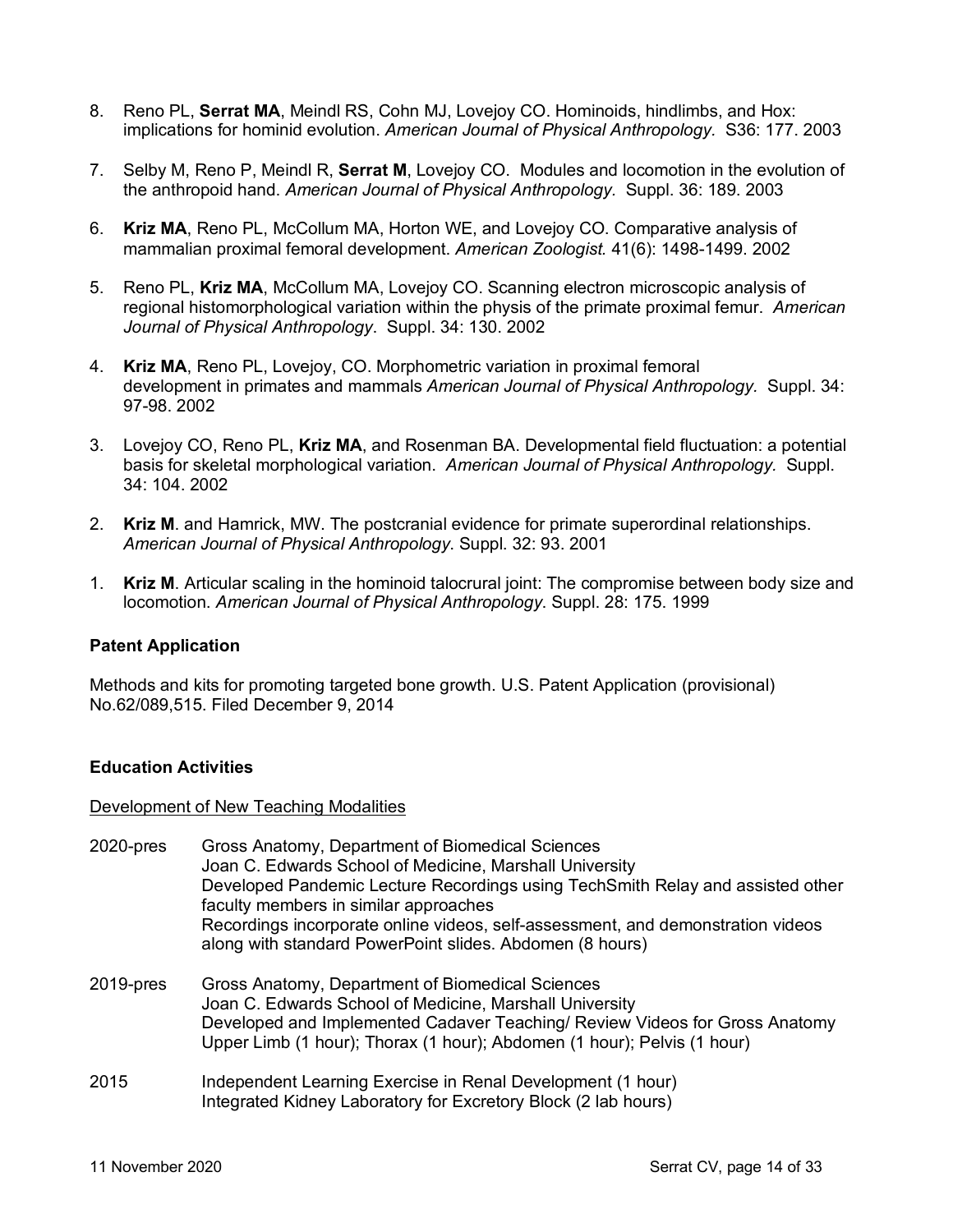2012-2013 Developed and Implemented Independent Learning Modules for Anatomy Curriculum Inguinal Canal (1 hour) and Brachial Plexus (1 hour)

#### Team-Taught Courses: Medical

| 2009-pres | Gross Anatomy, Department of Biomedical Sciences<br>Joan C. Edwards School of Medicine, Marshall University<br>Laboratory Instructor for multiple regions (average 16-19 labs, 64-76 contact hours)<br>Laboratory Orientation (4 lecture/lab hours)<br>Lecturer for Abdomen and Circulation (9 lecture hours) |  |  |  |  |  |
|-----------|---------------------------------------------------------------------------------------------------------------------------------------------------------------------------------------------------------------------------------------------------------------------------------------------------------------|--|--|--|--|--|
| 2014      | Structural Basis for Medical Practice (1 <sup>st</sup> Year Summer Dissection), Anatomy<br>Joan C. Edwards School of Medicine, Marshall University (average 10 contact hours)<br>Organize, supervise and evaluate summer student gross anatomy dissections                                                    |  |  |  |  |  |
| 2013-2014 | Surgical Anatomy (4 <sup>th</sup> Year Elective), Department of Anatomy and Pathology<br>Joan C. Edwards School of Medicine, Marshall University (average 6 contact hours)<br>Supervise and evaluate surgically-relevant gross anatomy dissections                                                            |  |  |  |  |  |
| 2007      | Human Development and Structure, Department of Anatomy<br>Northeastern Ohio Universities Colleges of Medicine and Pharmacy<br>(presently Northeast Ohio Medical University)<br>Lecturer and Laboratory Instructor                                                                                             |  |  |  |  |  |
| 2007      | Human Structure for Pharmacy, Department of Anatomy<br>Northeastern Ohio Universities Colleges of Medicine and Pharmacy<br>(presently Northeast Ohio Medical University)<br>Lecturer and Laboratory Instructor                                                                                                |  |  |  |  |  |
| 2002-2007 | Human Gross Anatomy Laboratory, Department of Anatomy<br>Northeastern Ohio Universities Colleges of Medicine and Pharmacy<br>(presently Northeast Ohio Medical University)<br>Laboratory Instructor                                                                                                           |  |  |  |  |  |

#### Additional Medical Student Lectures

- 2003-2007 "Alimentary Tract," Prepared and delivered lecture for Human Development and Structure, Northeastern Ohio Universities Colleges of Medicine and Pharmacy.
- 2004-2005 "Development of the Body Cavities, Respiratory System and GI tract," Prepared and delivered lecture for Human Development and Structure, Northeastern Ohio Universities Colleges of Medicine and Pharmacy.

#### Single-Instructor Courses: Undergraduate

2003-2005 Human Evolution Department of Anthropology, Kent State University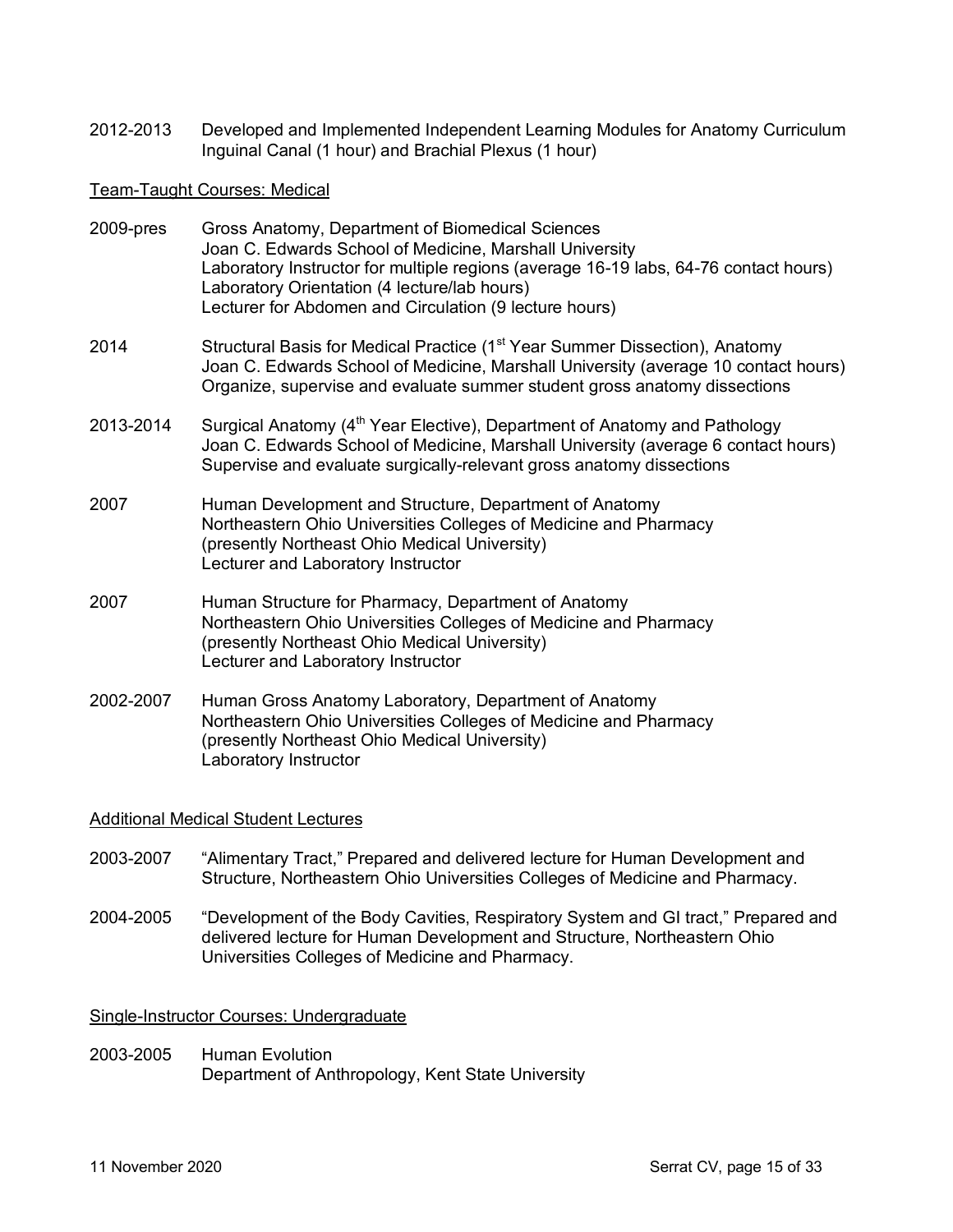| 2004      | Human Gross Anatomy<br>Primer Course for Physician's / Surgical Physician's Assistants (18hrs)<br>Cuyahoga Community College, held at N.E. Ohio Universities College of Medicine |
|-----------|----------------------------------------------------------------------------------------------------------------------------------------------------------------------------------|
| 2003      | Quantitative Anthropology / Biostatistics<br>Department of Anthropology, Kent State University                                                                                   |
| 2001-2002 | Topics in Human Evolution Laboratory<br>Department of Anthropology, Kent State University                                                                                        |

## **Graduate/Professional Education Activities**

## Graduate Teaching

| 2020         | Research in Biomedical Sciences (BMS 813)<br>Marshall University School of Medicine, Instructor/ research mentor (16 contact hours)    |  |  |  |  |  |
|--------------|----------------------------------------------------------------------------------------------------------------------------------------|--|--|--|--|--|
| 2020         | Special Topics Research Seminar (ACB 676)<br>Marshall University School of Medicine, Course Director (Dr. Louise Risher, instructor)   |  |  |  |  |  |
| 2018         | Obesity and Related Diseases Research Colloquium<br>Marshall University School of Medicine, Lecturer (2 November 2018)                 |  |  |  |  |  |
| 2018         | Special Topics Research Seminar (ACB 676)<br>Marshall University School of Medicine, Instructor (single-instructor, 16 contact hours)  |  |  |  |  |  |
| $2012$ -pres | Responsible Conduct of Research, Scientific Integrity Course (BMS 644)<br>Marshall University School of Medicine, Lecturer             |  |  |  |  |  |
| 2009-pres    | Neuroscience and Developmental Biology Literature Review (BMS 631)<br>Marshall University School of Medicine, Lecturer and Participant |  |  |  |  |  |
| 2014         | Research in Cellular Processes (ACB 650)<br>Marshall University School of Medicine, Instructor (single-instructor, 16 contact hours)   |  |  |  |  |  |
| 2014         | Physiology (PHS 629)<br>Marshall University School of Medicine, Circulation Lecture (14 Feb)                                           |  |  |  |  |  |
| 2013         | Biomechanics Journal Club (BSC 580)<br>Marshall University, Invited Research Lecture (20 Sept)                                         |  |  |  |  |  |
| 2013         | Graduate Student Seminar Series (BMS 680)<br>Marshall University School of Medicine, Seminar Speaker (4 Feb)                           |  |  |  |  |  |
| 2001-2007    | Morphological Analysis Seminar (ANTH 68613)<br>Kent State University, Lecturer, Participant, and Teaching Assistant                    |  |  |  |  |  |
| 2000-2006    | Genetics in Development Seminar (ANTH 68095)<br>Kent State University, Lecturer, Participant, and Teaching Assistant                   |  |  |  |  |  |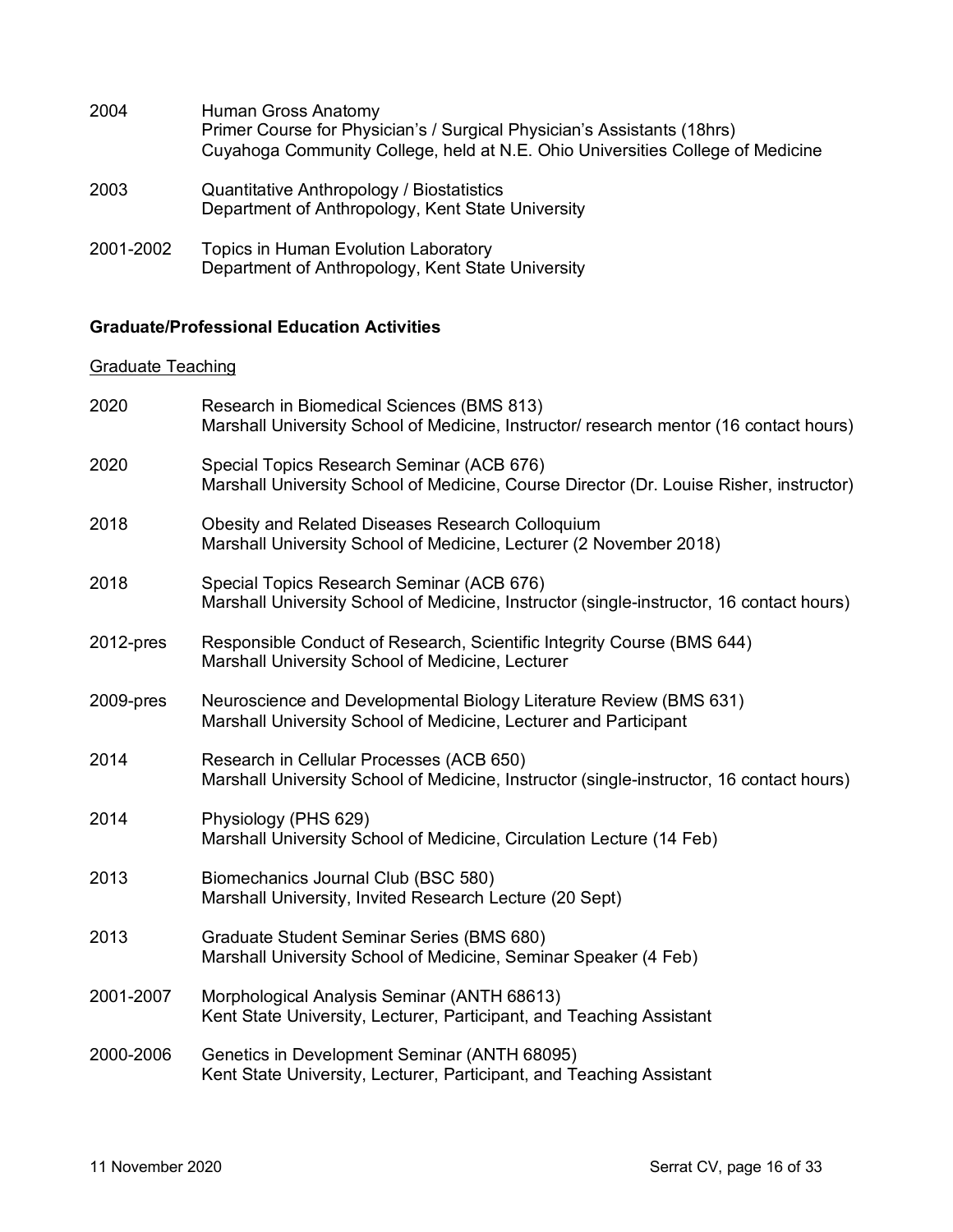## Graduate Program Membership

2009-pres Neuroscience and Developmental Biology Research Cluster Marshall University Biomedical Sciences Program, Doctoral Faculty Status

## Past and Current Trainees

| <b>Trainee</b><br><b>Name</b> | <b>Type</b>                                  | <b>Institution</b>                              | <b>Training</b><br><b>Period</b> | Project                                                                                                                                                          |
|-------------------------------|----------------------------------------------|-------------------------------------------------|----------------------------------|------------------------------------------------------------------------------------------------------------------------------------------------------------------|
| <b>Brandon</b><br>Henderson   | Medical<br><b>Student</b><br>(Class of 2023) | Marshall<br>University<br>School of<br>Medicine | May 2020-<br><b>Jul 2020</b>     | High-fat diet effects on bone<br>microstructure. Funded by MS1<br><b>Summer Stipend Program.</b>                                                                 |
| Michael<br>DeRosa             | Medical<br><b>Student</b><br>(Class of 2023) | Marshall<br>University<br>School of<br>Medicine | May 2020-<br><b>Jul 2020</b>     | High-fat diet effects on bone<br>microstructure. Funded by MS1<br><b>Summer Stipend Program.</b>                                                                 |
| <b>Daniel Crow</b>            | Medical<br><b>Student</b><br>(Class of 2021) | Marshall<br>University<br>School of<br>Medicine | Feb 2020-<br><b>Jun 2020</b>     | High-fat diet effects on body<br>composition and bone microstructure.<br>Research Elective for BMS 813<br>course.                                                |
| Sarah Evans                   | Undergraduate                                | Marshall<br>University                          | Jan 2019-<br>Jun 2020            | Growth plate immunostaining in a<br>mouse model of obesity.                                                                                                      |
| Cassaundra<br>Song            | Graduate<br>Student (PhD)                    | Marshall<br>University                          | Dec 2018-<br>present             | Growth factor transport and<br>accelerated bone elongation in<br>childhood obesity. Platform Award<br><b>Finalist for Experimental Biology</b><br>2020 Abstract. |
| Allison<br>Machnicki          | Postdoctoral<br>Associate                    | Marshall<br>University<br>School of<br>Medicine | Aug 2018-<br>present             | Growth factor transport and<br>accelerated bone elongation in<br>childhood obesity. Platform Award<br><b>Finalist for Experimental Biology</b><br>2020 Abstract. |
| John Hurley                   | Medical<br><b>Student</b><br>(Class of 2021) | Marshall<br>University<br>School of<br>Medicine | Aug 2018-<br>Dec 2018            | Growth factor transport and<br>accelerated bone elongation in<br>childhood obesity; heat-enhanced<br>bone elongation in growth plates.                           |
| Darby<br><b>McCloud</b>       | Undergraduate                                | Marshall<br>University                          | May 2018-<br>present             | Mechanisms Underlying<br><b>Environmental Factors that Accelerate</b><br>Linear Growth in Mice. Funded by<br><b>NASA WV Space Grant Consortium.</b>              |
| <b>Arrin Brooks</b>           | Graduate<br><b>Student</b><br>(MD/PhD)       | Marshall<br>University<br>School of<br>Medicine | Jan 2018-<br>present             | Grant writing, data analysis and<br>manuscript development as part of<br><b>ACB 676 Special Topics Research</b><br>Seminar. PhD committee member.                |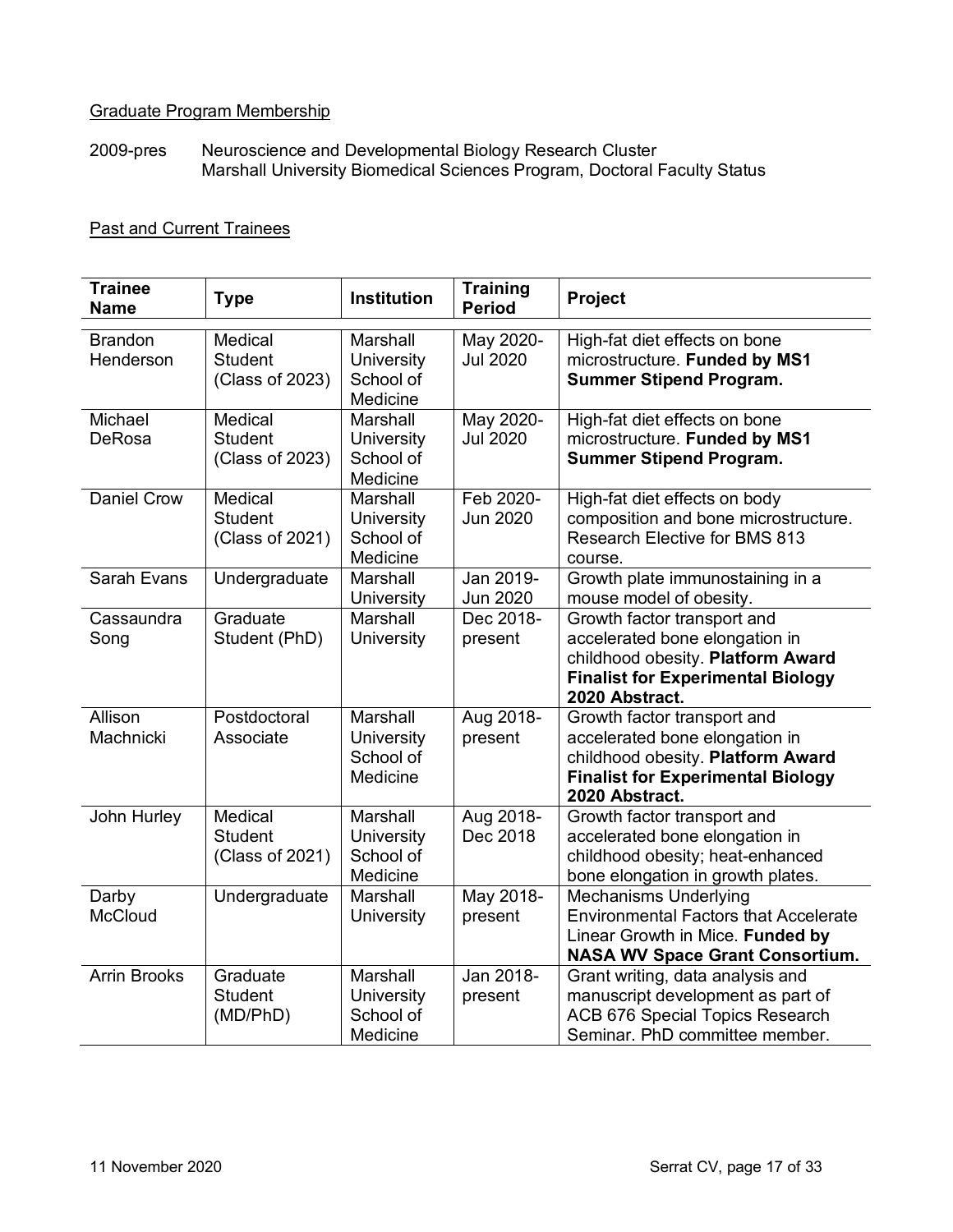| <b>Trainee</b><br><b>Name</b> | <b>Type</b>               | <b>Institution</b>     | <b>Training</b><br><b>Period</b> | Project                                                                     |
|-------------------------------|---------------------------|------------------------|----------------------------------|-----------------------------------------------------------------------------|
| Dominic                       | Medical                   | Marshall               | Jan 2018-                        | Heat enhanced molecular delivery to                                         |
| Thomas                        | <b>Student</b>            | University             | Aug 2018                         | growth plates for targeted bone                                             |
|                               | (Class of 2021)           | School of              |                                  | lengthening.                                                                |
|                               |                           | Medicine               |                                  |                                                                             |
| Evan Childers                 | Medical                   | Marshall               | Jun 2017-                        | Establishing radiographic landmarks to                                      |
|                               | <b>Student</b>            | University             | Aug 2017                         | quantify bone length in a limb heating                                      |
|                               | (Class of 2020)           | School of              |                                  | study. Funded by MS1 Summer                                                 |
|                               |                           | Medicine               |                                  | <b>Stipend Program.</b>                                                     |
| James Gainer                  | Medical                   | Marshall               | Jun 2017-                        | Establishing radiographic landmarks to                                      |
|                               | <b>Student</b>            | University             | Aug 2017                         | quantify bone length in a limb heating                                      |
|                               | (Class of 2020)           | School of              |                                  | study. Funded by MS1 Summer                                                 |
|                               | Graduate                  | Medicine<br>Marshall   |                                  | <b>Stipend Program.</b><br>Research rotation in biomedical                  |
| Sarah Binion                  | Student (PhD)             | University             | Aug 2016-<br>Oct 2016            | sciences.                                                                   |
| Sarah                         | Graduate                  | Marshall               | Dec 2015-                        | Research rotation in biomedical                                             |
| <b>Stevens</b>                | Student (PhD)             | University             | Mar 2016                         | sciences.                                                                   |
| Rebecca                       | Graduate                  | Marshall               | May 2015-                        | Research rotation in biomedical                                             |
| Martin                        | Student (PhD)             | University             | <b>July 2015</b>                 | sciences.                                                                   |
| Casey                         | Medical                   | Marshall               | Jun 2015-                        | The TALLYHO mouse as a potential                                            |
| Hazlewood                     | <b>Student</b>            | <b>University</b>      | Aug 2015                         | model of obesity-induced skeletal                                           |
|                               | (Class of 2018)           | School of              |                                  | growth acceleration. Funded by MS1                                          |
|                               |                           | Medicine               |                                  | <b>Summer Stipend Program.</b>                                              |
| Chad                          | Undergraduate,            | Marshall               | May 2015-                        | Growth factor transport and                                                 |
| <b>Meadows</b>                | Medical                   | <b>University</b>      | Aug 2018,                        | accelerated bone elongation in                                              |
|                               | <b>Student</b>            |                        | June 2019-                       | childhood obesity; heat-enhanced                                            |
|                               | (Class of 2022)           |                        | Aug 2019                         | bone elongation in growth plates.                                           |
|                               |                           |                        |                                  | <b>Funded by NASA WV Space Grant</b>                                        |
|                               |                           |                        |                                  | <b>Consortium. Winner: First Place</b>                                      |
|                               |                           |                        |                                  | <b>Undergraduate Poster at 2017</b>                                         |
|                               |                           |                        |                                  | <b>Experimental Biology Meeting.</b>                                        |
| Kaitlynn                      | Undergraduate             | Marshall               | Nov 2014-                        | Temperature effects on limb growth                                          |
| Hughes                        |                           | University             | <b>July 2015</b>                 | and IGF-I delivery to mouse bones.                                          |
| Adam Fischer                  | Graduate<br>Student (PhD) | Marshall<br>University | Aug 2014-<br>May 2015            | Grant writing and CV development as<br>part of ACB 650 Research in Cellular |
|                               |                           |                        |                                  | Processes Class.                                                            |
| Nathaniel                     | Medical                   | Marshall               | Jun 2014-                        | Heat effects on extremity lengthening                                       |
| Crow                          | <b>Student</b>            | <b>University</b>      | Aug 2014                         | are growth rate dependent. Funded                                           |
|                               | (Class of 2017)           | School of              |                                  | by MS1 Summer Stipend Program.                                              |
|                               |                           | Medicine               |                                  |                                                                             |
| Aaron                         | Medical                   | Marshall               | Jun 2014-                        | Heat effects on extremity lengthening                                       |
| Heaberlin                     | <b>Student</b>            | University             | Aug 2014                         | are growth rate dependent. Funded                                           |
|                               | (Class of 2017)           | School of              |                                  | by MS1 Summer Stipend Program.                                              |
|                               |                           | Medicine               |                                  |                                                                             |
| Laura Kutz                    | Graduate                  | Marshall               | Apr 2014-                        | Research rotation in biomedical                                             |
|                               | Student (PhD)             | University             | May 2014                         | sciences.                                                                   |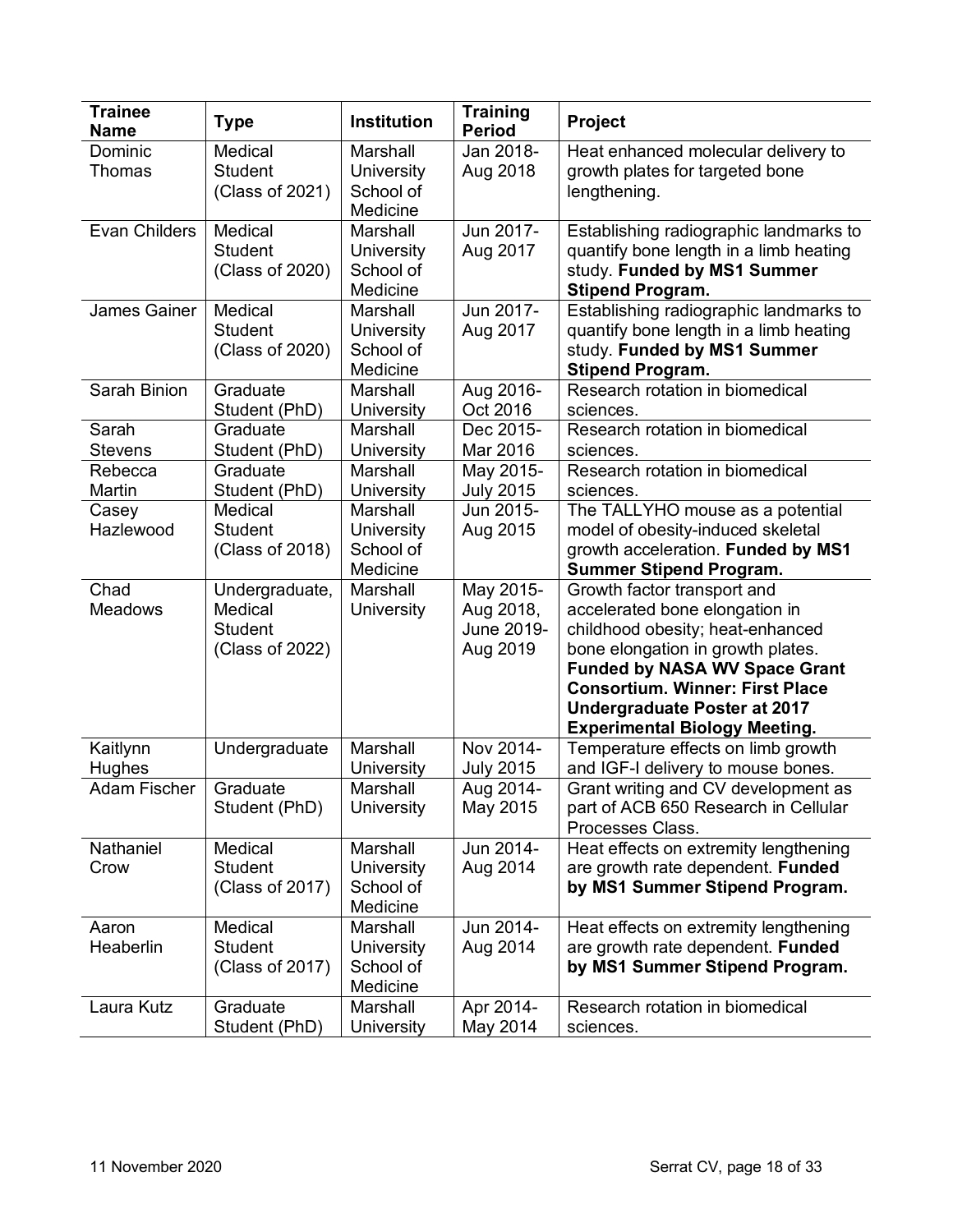| <b>Trainee</b><br><b>Name</b> | <b>Type</b>                                                    | <b>Institution</b>                                     | <b>Training</b><br><b>Period</b>   | Project                                                                                                                                                                                                                                                                                                                                     |
|-------------------------------|----------------------------------------------------------------|--------------------------------------------------------|------------------------------------|---------------------------------------------------------------------------------------------------------------------------------------------------------------------------------------------------------------------------------------------------------------------------------------------------------------------------------------------|
| Angela<br>Marchand            | Graduate<br>Student (MS)                                       | Marshall<br>University                                 | Feb 2014-<br>May 2015              | Paleohistology of a Fetal Plesiosaur<br>and an Ontogenetic Sequence of the<br>Plesiosaur Long Bone (MS thesis<br>committee member); histology<br>sectioning for thesis.                                                                                                                                                                     |
| <b>Miles Gray</b>             | Undergraduate                                                  | Marshall<br>University                                 | Nov 2013-<br><b>July 2015</b>      | Temperature effects on limb growth<br>and IGF-I delivery to mouse bones.<br><b>Funded by NASA WV Space Grant</b><br><b>Consortium.</b> Current Anesthesiology<br>Resident, University of Pittsburgh.                                                                                                                                        |
| Holly Tamski<br>Racine        | Graduate<br>Student (PhD)                                      | Marshall<br>University                                 | Jul 2013-<br>Dec 2018              | Unilateral heating to increase IGF-I<br>uptake and bone length in mice. PhD<br>advisee. Platform Presentation<br>Finalist at 2014 & 2017 Experimental<br><b>Biology Meetings. Funded by NASA</b><br><b>WV Space Grant Consortium.</b><br>Currently Assistant Professor, Biology,<br><b>West Liberty University.</b>                         |
| Justin Godby                  | Medical<br>Student<br>(Class of 2017)                          | Marshall<br>University<br>School of<br>Medicine        | Jun 2013-<br>Aug 2013              | Unilateral heating: a novel model to<br>induce differential extremity growth in<br>mice. Funded by MS1 Summer<br><b>Stipend Program.</b>                                                                                                                                                                                                    |
| Laura Stanko                  | Medical<br><b>Student</b><br>(Class of 2016)                   | Marshall<br>University<br>School of<br>Medicine        | Jun 2013-<br>Aug 2013              | Unilateral heating: a novel model to<br>induce differential extremity growth in<br>mice. Funded by MS1 Summer<br><b>Stipend Program.</b>                                                                                                                                                                                                    |
| Jenna Vance<br>Kerby          | Undergraduate,<br>Medical<br><b>Student</b><br>(Class of 2018) | Marshall<br>University                                 | Jan 2013-<br>Jul 2015,<br>Aug 2017 | Utilization of unilateral heat to increase<br>extremity bone length in mice. Funded<br>by NASA WV Space Grant<br>Consortium 2013-14. Winner:<br><b>Outstanding Research Presentation</b><br>at College of Health Professions<br>2014 Research and Practice Day.<br><b>Currently Emergency Medicine</b><br>Resident, Wake Forest University. |
| Thomas<br><b>Schlierf</b>     | Medical<br><b>Student</b><br>(Class of 2014)                   | Marshall<br><b>University</b><br>School of<br>Medicine | Jan 2013-<br>Dec 2013              | Unilateral heat accelerates bone<br>elongation and lengthens extremities<br>of growing mice. 2014 Abstract at<br><b>Orthopaedic Research Society.</b>                                                                                                                                                                                       |
| Jason<br><b>Dickherber</b>    | Medical<br><b>Student</b><br>(Class of 2016)                   | Marshall<br><b>University</b><br>School of<br>Medicine | Oct 2012-<br><b>June 2013</b>      | Anatomical evaluation of the<br>retrograde fibular intra-medullary start<br>point (co-advised with F. Shuler).<br>Poster Finalist at 2013 MUSOM<br><b>Research Day.</b>                                                                                                                                                                     |
| Aaron Dom                     | Medical<br><b>Student</b><br>(Class of 2015)                   | Marshall<br>University<br>School of<br>Medicine        | June 2012-<br>Jan 2013             | Independent learning modules<br>enhance student performance and<br>understanding of anatomy. Published<br>in Anatomical Sciences Education.                                                                                                                                                                                                 |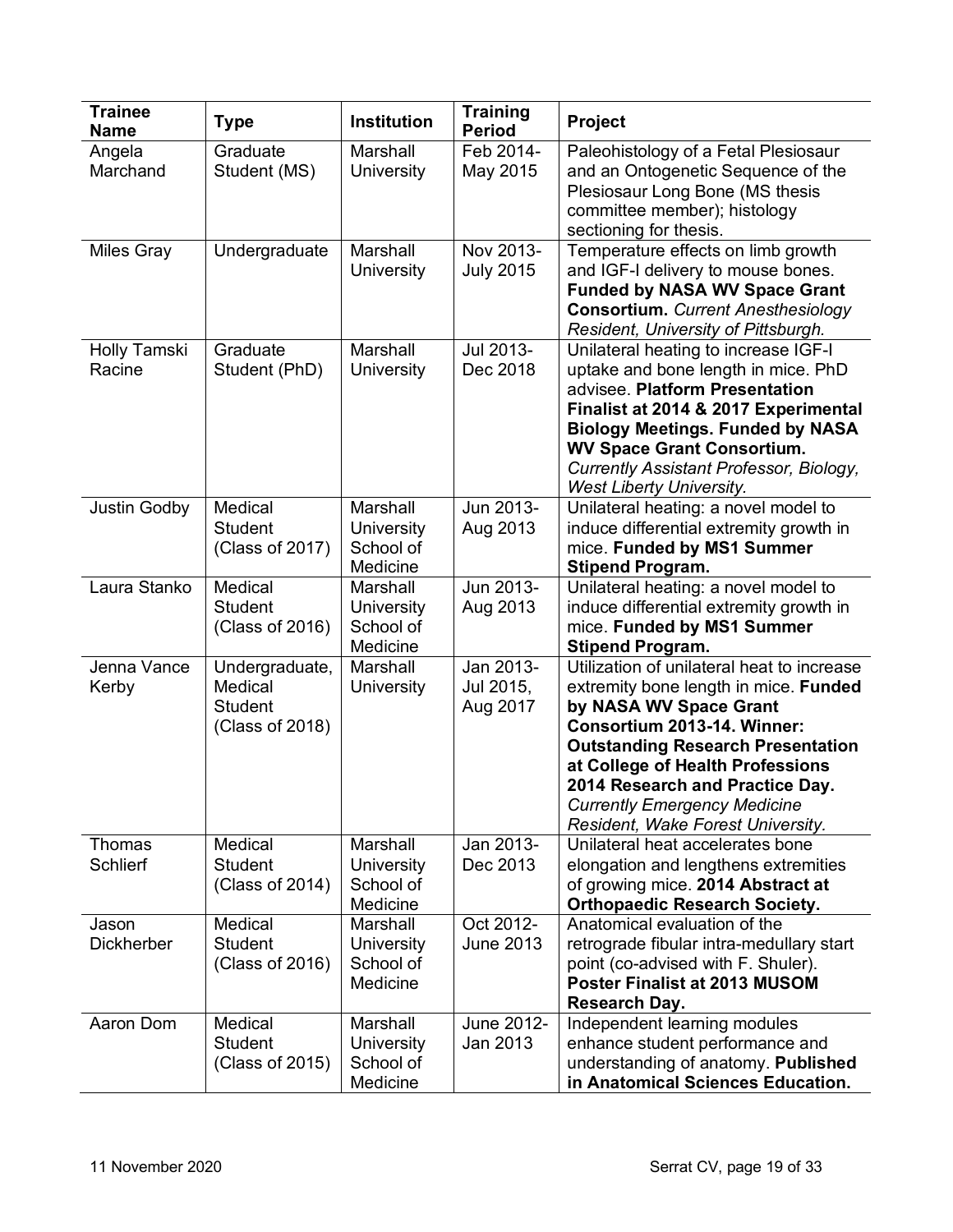| <b>Trainee</b><br><b>Name</b> | <b>Type</b>                                               | <b>Institution</b>                              | <b>Training</b><br><b>Period</b> | Project                                                                                                                                                                             |
|-------------------------------|-----------------------------------------------------------|-------------------------------------------------|----------------------------------|-------------------------------------------------------------------------------------------------------------------------------------------------------------------------------------|
| James<br><b>Buchanan</b>      | Medical<br><b>Student</b><br>(Class of 2015)              | Marshall<br>University<br>School of<br>Medicine | June 2012-<br>Jan 2013           | Independent learning modules<br>enhance student performance and<br>understanding of anatomy. Published<br>in Anatomical Sciences Education.                                         |
| Rebekah<br>Sine               | Undergraduate                                             | Alderson-<br><b>Broaddus</b><br>College         | 2011<br>June-July                | Effects of omega-3 fatty acids on bone<br>development. Funded by WV-INBRE<br><b>Summer Research Program.</b>                                                                        |
| Ross<br><b>DeChant</b>        | Graduate<br>Student (MS)                                  | Marshall<br>University                          | Sept 2010-<br>May 2011           | Multiphoton imaging setup; gross<br>anatomy prosection labeling;                                                                                                                    |
| Christopher<br>Hearn          | Graduate<br>Student (PhD)                                 | Marshall<br>University                          | Sept 2010-<br>Sept 2011          | Research rotation in biomedical<br>sciences; committee advising.                                                                                                                    |
| Scott<br>Schwendiman          | Graduate<br>Student (PhD)                                 | Marshall<br>University                          | April 2010-<br>May 2010          | Research rotation in biomedical<br>sciences                                                                                                                                         |
| Alison<br>Williams            | Undergraduate<br>and Graduate<br>(non-thesis)<br>Research | Marshall<br>University                          | 2010-2013                        | Research technician training; micro-<br>CT analysis of bone density; Histology<br>methods and in vivo imaging; mouse<br>dissections and harvest.                                    |
|                               | Assistant                                                 |                                                 |                                  | Independent learning modules<br>enhance student performance and<br>understanding of anatomy. Published<br>in Anatomical Sciences Education.                                         |
| Morgan Efaw                   | Undergraduate<br>and Graduate<br>(non-thesis)             | Marshall<br><b>University</b>                   | Nov 2009-<br>May 2013            | Effects of temperature and exercise on<br>knee growth plates. Funded by NASA<br><b>WV Space Grant Consortium.</b>                                                                   |
|                               | Research<br>Assistant                                     |                                                 |                                  | Unilateral heat accelerates bone<br>elongation and lengthens extremities<br>of growing mice. 2014 Abstract at<br><b>Orthopaedic Research Society.</b>                               |
|                               |                                                           |                                                 |                                  | Large molecule delivery to the growth<br>plate increases with limb temperature<br>measured by in vivo multiphoton<br>imaging. Published in Journal of<br><b>Applied Physiology.</b> |
|                               |                                                           |                                                 |                                  | Independent learning modules<br>enhance student performance and<br>understanding of anatomy. Published<br>in Anatomical Sciences Education.                                         |
| Laura Mader                   | Undergraduate<br>(pre-medical)                            | Marshall<br>University                          | 2009-11                          | Roles of temperature and exercise in<br>facilitating wrist bone growth in mice.<br><b>Funded by NASA WV Space Grant</b><br>Consortium.                                              |
| <b>Barbara</b><br>Linnehan    | Undergraduate                                             | Cornell<br>University                           | 2008-10                          | Effects of environmental temperature<br>and exercise on serum leptin levels<br>with implications for bone quality (co-<br>advised with C. Farnum)                                   |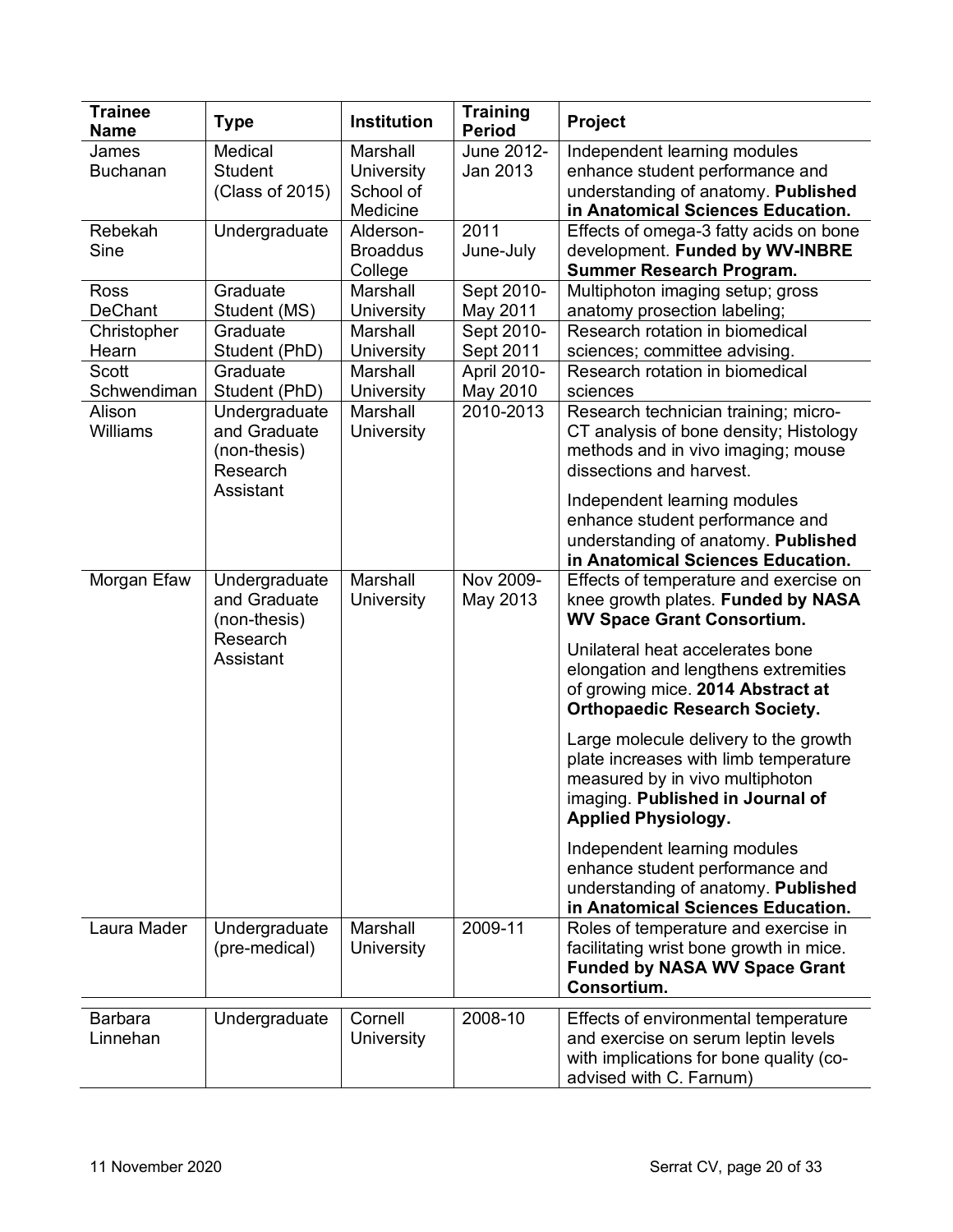| Trainee<br><b>Name</b> | Type          | <b>Institution</b>    | <b>Training</b><br><b>Period</b> | <b>Project</b>                                                                                               |
|------------------------|---------------|-----------------------|----------------------------------|--------------------------------------------------------------------------------------------------------------|
| Craig Wang             | Undergraduate | Cornell<br>University | 2009                             | Localization of VEGF in mouse growth<br>plates using immunohistochemistry (C.<br>Farnum, PI)                 |
| Timothy Vo             | Undergraduate | Cornell<br>University | 2009                             | Histological analysis of mouse growth<br>plates using BrdU and EdU<br>incorporation (C. Farnum, PI)          |
| <b>Linell Bigelow</b>  | Undergraduate | Cornell<br>University | 2008-09                          | Localization of primary cilia on heart<br>valves using histology and<br>immunohistochemistry (C. Farnum, PI) |

## **Invited Presentations**

| 2019 | <b>Biological Sciences Seminar Series, Marshall University</b><br>Mechanisms of linear growth acceleration in childhood obesity (15 November).                                                     |
|------|----------------------------------------------------------------------------------------------------------------------------------------------------------------------------------------------------|
| 2019 | Health Sciences Research Retreat, Marshall University School of Medicine<br>Mechanisms of linear growth acceleration in childhood obesity (23 August).                                             |
| 2018 | Phi Delta Epsilon Medical Fraternity, Marshall University School of Medicine. Imaging<br>IGF-I uptake in growth plate cartilage using in vivo multiphoton microscopy. (3 May).                     |
| 2017 | Health Sciences Research Retreat, Marshall University School of Medicine<br>Progress Update: Growth factor transport and accelerated bone elongation in<br>childhood obesity (18 August).          |
| 2016 | Health Sciences Research Retreat, Marshall University School of Medicine<br>Dysregulated growth factor transport and accelerated bone elongation in childhood<br>obesity (26 August).              |
| 2014 | University of Kentucky CTSA External Advisory Board Retreat. Invited poster<br>presentation of CCTS pilot project: Temperature enhanced bone elongation in growth<br>plates (13 October).          |
| 2013 | Brock University, Biological Sciences, St. Catharines, ON (Host: Glenn Tattersall)<br>Allen's Rule and the temperature-limb phenotype: Insights into processes of bone<br>elongation (6 December). |
| 2013 | Kopchick Lab, Edison Biotechnology Institute, Ohio University<br>Temperature enhanced bone elongation in cartilage growth plates (22 January).                                                     |
| 2012 | Biomedical Sciences Research Retreat, Marshall University School of Medicine<br>Temperature enhanced bone elongation in cartilage growth plates (24 August).                                       |
| 2011 | WV-INBRE Summer Research Program, Marshall University<br>Building a research career as a new assistant professor (5 July).                                                                         |
|      |                                                                                                                                                                                                    |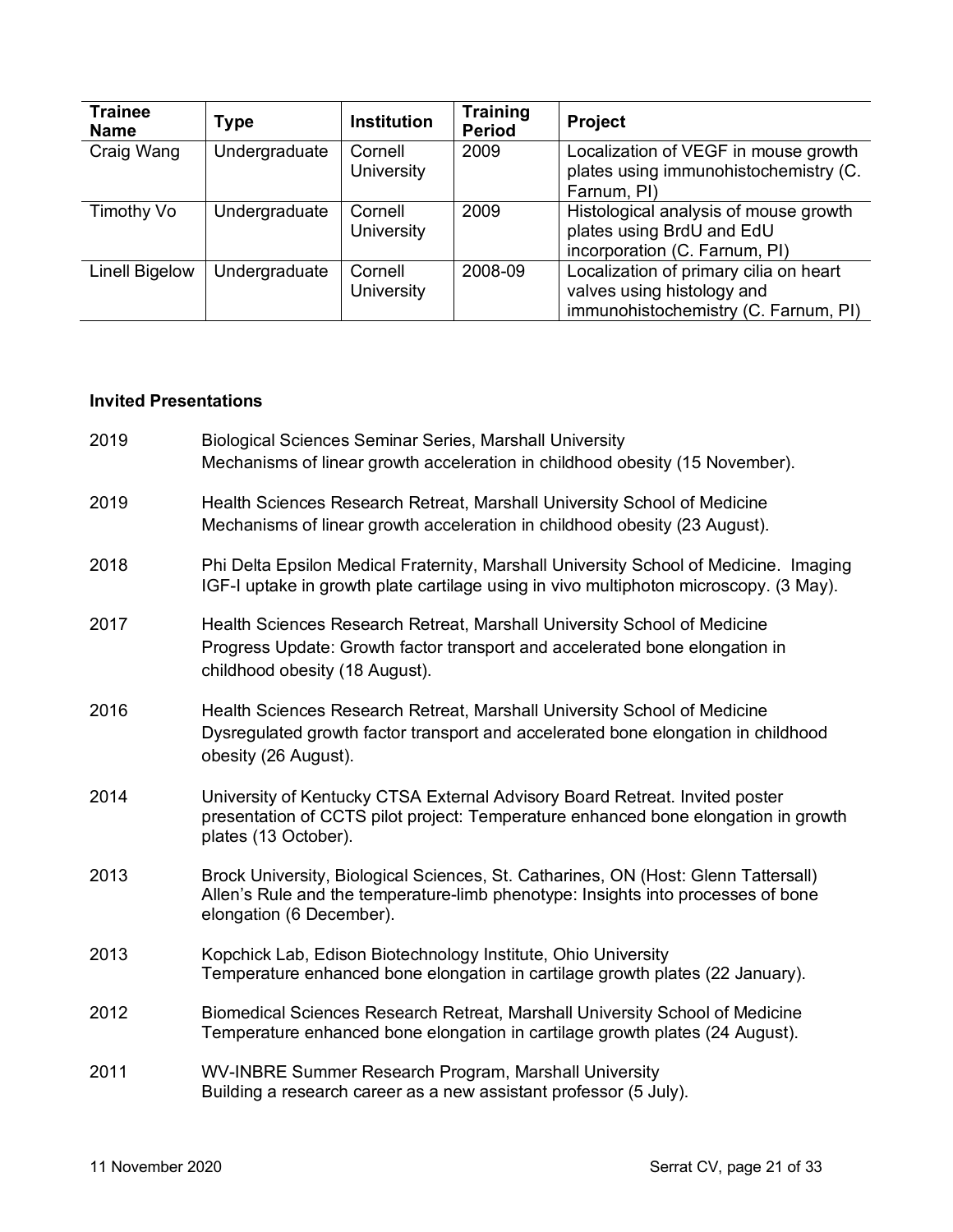| 2011 | MU-ADVANCE Pat Logan Symposium of Scholars, Marshall University<br>Building a professional career at Marshall with support from MU-ADVANCE (3 March).                                                                                |
|------|--------------------------------------------------------------------------------------------------------------------------------------------------------------------------------------------------------------------------------------|
| 2009 | Department of Anatomy, Marshall University, Joan C. Edwards School of Medicine<br>Skeletal variability and the environment: Mechanistic models of human bone elongation<br>(16 February).                                            |
| 2009 | Department of Anthropology, New York University<br>Environmental inputs on limb elongation: an integrative model for human skeletal<br>adaptation (10 February).                                                                     |
| 2009 | Center for Animal Resources and Education, East Campus Facility, Cornell University<br>Effects of the environment on skeletal growth in mice with relevance to animal<br>husbandry practices (21 January).                           |
| 2009 | <b>Bio-Imaging Group, Cornell University</b><br>Temperature effects on solute transport: In vivo imaging of the growth plate<br>(19 January).                                                                                        |
| 2009 | Anatomy and Neurobiology, Northeastern Ohio Universities College of Medicine<br>Environmental inputs on bone elongation: In vivo imaging of the growth plate<br>(15 January).                                                        |
| 2008 | Department of Anthropology, Harvard University<br>Temperature and limb length in mice: A comparative model for human skeletal<br>adaptation (21 February).                                                                           |
| 2007 | Integrative Anatomy, University of Missouri, Columbia<br>Environmentally-determined tissue temperature modulates extremity growth in<br>mammals: A potential comprehensive explanation of Allen's rule (15 November).                |
| 2007 | Department of Anatomy, Case Western Reserve University School of Medicine<br>Effects of temperature on skeletal growth in mice (18 September).                                                                                       |
| 2007 | Department of Biomedical Sciences, Cornell University Veterinary College<br>Environmentally-determined tissue temperature modulates extremity growth in<br>mammals: A potential comprehensive explanation of Allen's rule (18 June). |
| 2007 | Department of Anatomy, Northeastern Ohio Universities College of Medicine<br>Effects of temperature on skeletal growth in mice (24 May).                                                                                             |

## **Press Coverage**

2020 "Marshall students receive grants from NASA West Virginia Space Grant Consortium." https://www.herald-dispatch.com/news/marshall-students-receive-grants-from-nasawest-virginia-space-grant-consortium/article\_485403a2-2e76-5f1e-9bee-95f83bbcdfd5.html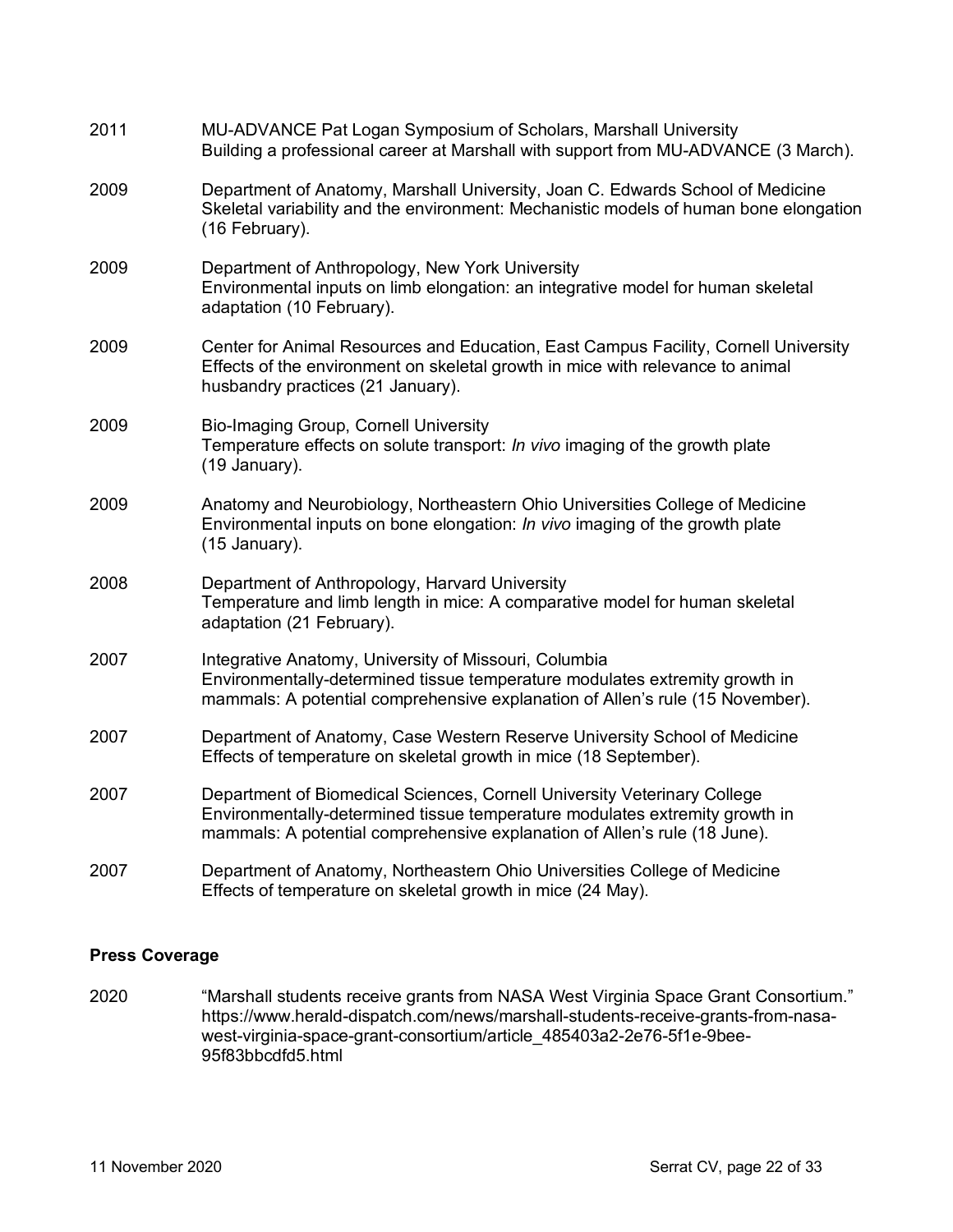| 2019 | "Marshall professor elected to AAA board." https://www.herald-<br>dispatch.com/business/personnel/article 96c5618f-cfe2-5ac7-a681-c0261fbcef1b.html                                                                                                                                                                                    |
|------|----------------------------------------------------------------------------------------------------------------------------------------------------------------------------------------------------------------------------------------------------------------------------------------------------------------------------------------|
| 2019 | "Serrat elected to American Association of Anatomists board of directors."<br>https://www.marshall.edu/wamnewsletter/2019/02/serrat-elected-to-american-<br>association-of-anatomists-board-of-directors/                                                                                                                              |
| 2017 | "Marshall University biomedical students shine at national spring meetings."<br>https://jcesom.marshall.edu/news/musom-news/marshall-university-biomedical-<br>students-shine-at-national-spring-meetings/                                                                                                                             |
| 2015 | "Researcher to receive national award from American Association of Anatomists."<br>http://www.marshall.edu/ucomm/university-communications-press-release-<br>$2$ ?pressid=3916                                                                                                                                                         |
| 2015 | "Marshall School of Medicine researcher to receive national anatomy award; Marshall<br>University represented by multi-disciplinary researchers at Experimental Biology<br>conference." http://jcesom.marshall.edu/news/musom-news/school-of-medicine-<br>researcher-to-receive-national-anatomy-award/                                |
| 2014 | "Serrat continues musculoskeletal research." http://www.herald-<br>dispatch.com/news/marshall/x1753198820/Serrat-continues-musculoskeletal-research                                                                                                                                                                                    |
| 2014 | "School of Medicine researcher receives grant to continue musculoskeletal research."<br>http://jcesom.marshall.edu/news/musom-news/marshall-school-of-medicine-<br>researcher-receives-grant-to-continue-musculoskeletal-research/                                                                                                     |
| 2014 | "MU School of Medicine receives \$50,000 grant for orthopaedic research."<br>http://www.marshallparthenon.com/news/mu-school-of-medicine-receives-50-000-<br>grant-for-orthopaedic-research-1.2864641#.U3LzayhBAfM                                                                                                                     |
| 2014 | "Congratulations to the ASBMR Grants in Aid Program Awardees."<br>http://www.asbmr.org/Publications/News/NewsDetail.aspx?cid=8e9508d6-369a-4c7d-<br>a81f-518b4cdeaac9#.VCw6uiihgfM                                                                                                                                                     |
| 2014 | "BMS Ph.D. student and advisor selected for podium presentations, and received<br>notable award recognitions at national science conference."<br>http://www.marshall.edu/bms/2014/05/27/bms-ph-d-student-and-advisor-selected-for-<br>podium-presentations-and-received-notable-award-recognitions-at-national-science-<br>conference/ |
| 2014 | "Marshall School of Medicine researchers and students to present their findings at<br>national orthopaedics meeting." http://jcesom.marshall.edu/news/musom-<br>news/researchers-present-at-ortho-conference/                                                                                                                          |
| 2014 | Sponsored student research at Undergraduate Research Day at the WV Capitol,<br>Highlighted in Herald Dispatch: http://www.herald-dispatch.com/news/x1781485324/<br>MU-students-to-present-work-at-Undergraduate-Research-Day                                                                                                           |
| 2013 | "Bones heat up research study: Dr. Maria Serrat examines temperature-based bone<br>growth therapies." http://www.marshall.edu/bms/files/2013/12/BMS-Magazine-2013-                                                                                                                                                                     |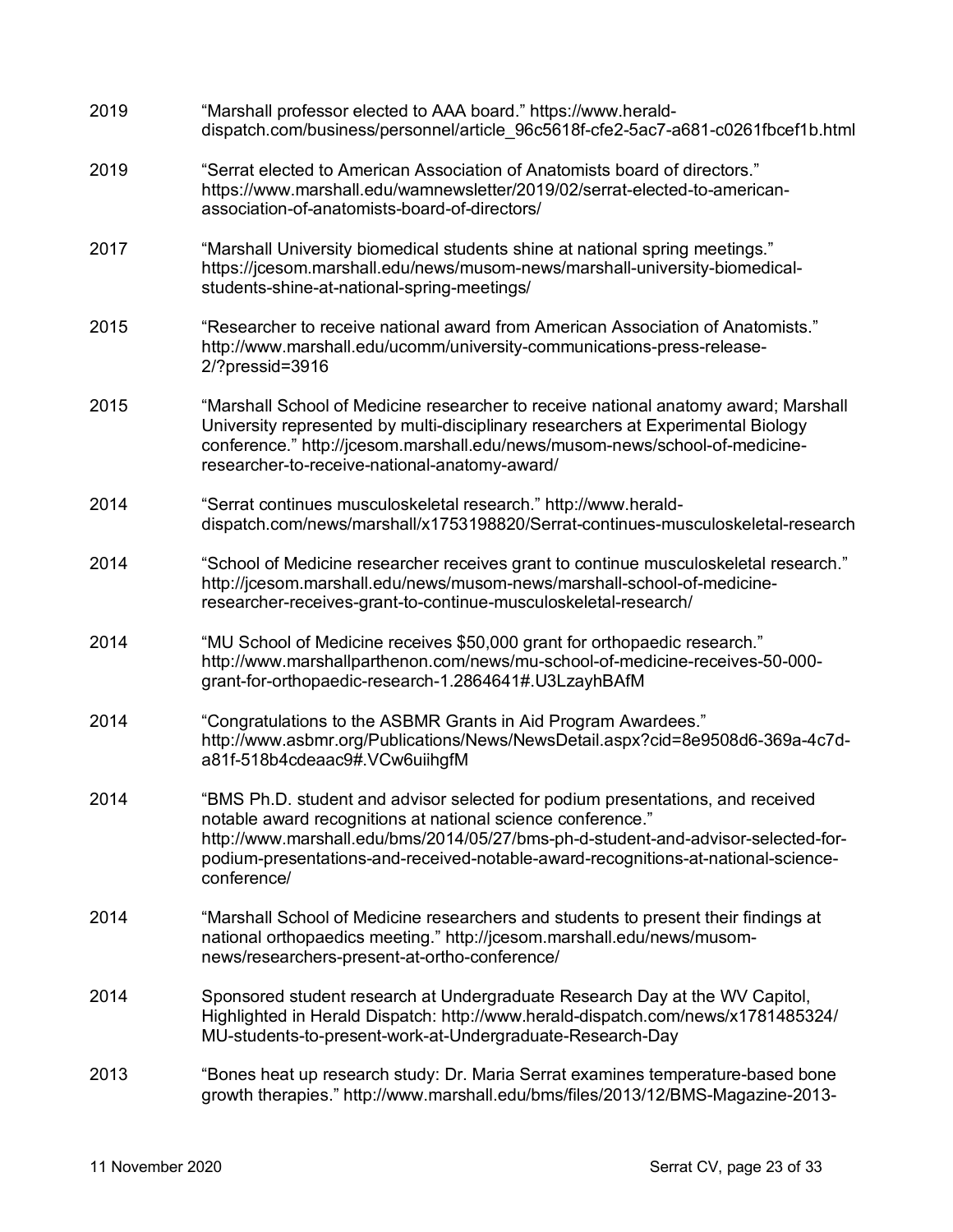|      | Final-for-Web.pdf. Feature story in Fall 2013 Biomedical Sciences Research<br><b>Publication.</b>                                                                                                                                                |
|------|--------------------------------------------------------------------------------------------------------------------------------------------------------------------------------------------------------------------------------------------------|
| 2013 | "Perspectives in Biomedical Sciences Research: Anatomy of a Bone Physiology Lab"<br>Research presentation on career advice and bone imaging at "Science Cafe".<br>http://www.asbmb.org/PublicOutreach/Templates/PubOutreachDefault.aspx?id=40020 |
| 2012 | "Grant allows MU professor to study how temperature effects bone growth."<br>http://www.marshallparthenon.com/sports/grant-allows-mu-professor-to-study-how-<br>temperature-effects-bone-growth-1.2793649#.UQ6u o7HMfM                           |
| 2012 | "MU-ADVANCE names faculty fellows, awards mini-grants"<br>http://www.herald-dispatch.com/news/marshall/x1034333354/MU-ADVANCE-names-<br>faculty-fellows-awards-mini-grants?i=0                                                                   |
| 2011 | Sponsored student research at Undergraduate Research Day at the WV Capitol,<br>Highlighted in Parthenon:http://www.marshallparthenon.com/2.6881/marshall-students-<br>prepare-for-annual-undergraduate-research-day-1.2446022#.UQ6vcY7HMfM       |
| 2010 | "Skeletons in the Closet," science program for middle school girls<br>http://www.herald-dispatch.com/news/x874709075/Middle-school-girls-attend-math-<br>science-conference                                                                      |

## **Professional Service**

## National and International

| 2021      | Chair and Symposium Organizer for American Association for Anatomy Annual<br>Meeting at Experimental Biology. Selected by competitive proposal application: "The<br>covert health consequences of obesity and hormone signaling: Paradoxical effects on<br>bone and body composition." (re-programmed from 2020 after competitive review) |
|-----------|-------------------------------------------------------------------------------------------------------------------------------------------------------------------------------------------------------------------------------------------------------------------------------------------------------------------------------------------|
| 2020      | <b>PhD Thesis Examiner</b><br>The University of Adelaide, School of Biological Sciences, Australia                                                                                                                                                                                                                                        |
| 2020      | Ad Hoc Tenure Reviewer<br>The Ohio State University College of Medicine                                                                                                                                                                                                                                                                   |
| 2020      | Symposium Organizer for American Association for Anatomy Annual Meeting at<br>Experimental Biology in San Diego, CA. Selected by competitive proposal application:<br>"The covert health consequences of obesity and hormone signaling: Paradoxical<br>effects on bone and body composition." (Cancelled due to COVID-19)                 |
| 2019      | Interview and Fact Checking, NYTimes Anatomy Supplement for Kids (Dec 2019 Edition)                                                                                                                                                                                                                                                       |
| 2019-pres | Anti-Harassment Task Force, American Association for Anatomy Board of Directors                                                                                                                                                                                                                                                           |
| 2019      | Grant Reviewer for Marsden Fund, New Zealand                                                                                                                                                                                                                                                                                              |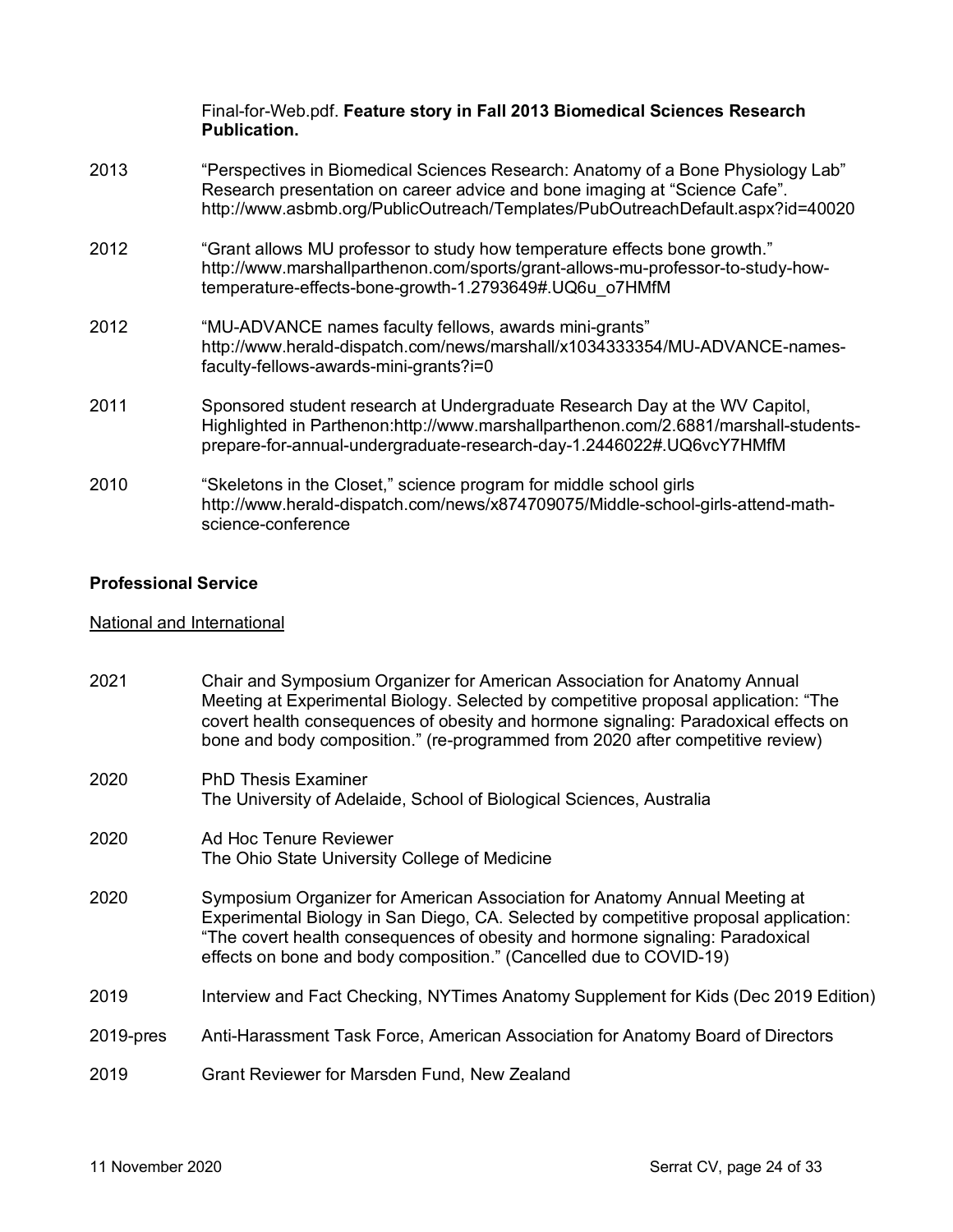- 2019 Session Chair, American Association for Anatomy Annual Meeting at Experimental Biology in Orlando, FL.
- 2017-pres Board of Reviewers for The Anatomical Record Journal
- 2017-2018 Basmajian Award Selection Committee, American Association of Anatomists
- 2015-2019 Abstract Reviewer for Orthopaedic Research Society 2016, 2017, and 2020 Annual **Meetings**
- 2016 Session Chair, American Association of Anatomists Annual Meeting at Experimental Biology in San Diego, CA.
- 2015 Chair and Organizer of Symposium at American Association of Anatomists Annual Meeting at Experimental Biology in Boson, MA. Selected by competitive proposal application: "Vascular and connective imaging *in situ*: returning bone to the skeleton"
- 2014-2015 Grant Reviewer for Leakey Foundation
- 2013 Focus Group to Evaluate Grant's Anatomy Dissector for Lippincott Williams and Wilkins Publisher at Experimental Biology Meeting in Boston, MA
- 2012 Grant Reviewer for Graduate Women in Science National Fellowship Program
- 2012-2015 Poster Judge for Scholander Competition, American Physiological Society at Experimental Biology Annual Meeting
- 2006-pres Manuscript Reviewer for American Journal of Physiology (2011-2014: Regulatory, Integrative and Comparative Physiology; Renal Physiology), American Journal of Physical Anthropology (2018), Anatomical Record (2007, 2018), Anatomical Sciences Education (2016-17), Animal Biology (2008), Clinical Orthopaedics and Related Research (2018, 2020), Biological Reviews (2016), Bone (2019), Bone Reports (2016- 2018), Building Bones (edited volume, 2015), Evolutionary Biology (2014), Frontiers in Endocrinology (2014-15), International Journal of Environmental Research and Public Health (2009-10), Journal of Applied Physiology (2012-2015, 2020), Journal of Biomechanics (2007), Journal of Human Evolution (2008), Journal of Orthopaedic Research (2010, 2016), Nutrients (2014, 2017), Peer Journal (2018) Primate Craniofacial Function and Biology (2006; edited volume), PLoS ONE (2012), Proceedings of the National Academy of Sciences (2011), Scientific Reports (2020), South African Journal of Science (2015), Toxicology (2019-2020), Yearbook of Physical Anthropology (2010)

#### Regional

2019 Grant Reviewer for WVCTSI LAUNCH Pilot Grant Program West Virginia University, West Virginia Clinical and Translational Science Institute 2013 Poster Judge at Appalachian Regional Cell Conference, 26 October

#### University and College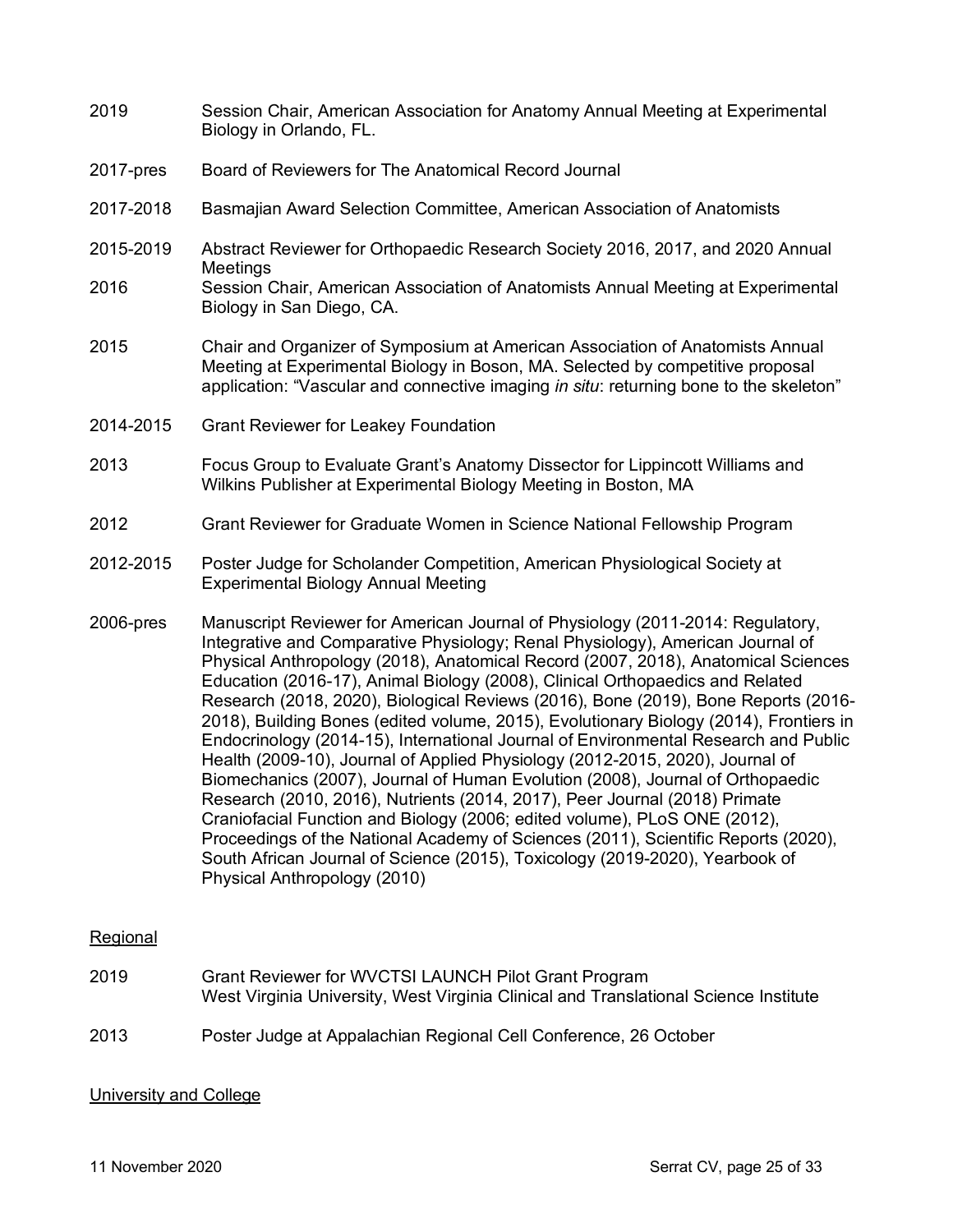| 2020-pres    | SRIMS (Summer Research Internship for Minority Students) Selection Committee<br>Marshall University, Joan C. Edwards School of Medicine                                                                                               |
|--------------|---------------------------------------------------------------------------------------------------------------------------------------------------------------------------------------------------------------------------------------|
| 2018-2019    | <b>Grant Reviewer for COBRE ACCORD Pilot Grants</b><br>Marshall University, Joan C. Edwards School of Medicine                                                                                                                        |
| 2017-2018    | Salary Committee for Restructuring Basic Science Research Compensation<br>Marshall University, Joan C. Edwards School of Medicine                                                                                                     |
| $2017$ -pres | Faculty Advisor, Phi Delta Epsilon Medical Fraternity<br>Marshall University, Joan C. Edwards School of Medicine                                                                                                                      |
| 2017         | <b>Excellence in Leadership Award Selection Committee</b><br>Marshall University, Faculty Advancement, Joan C. Edwards School of Medicine                                                                                             |
| 2016-pres    | <b>Biomedical Sciences PhD Admissions Committee</b><br>Marshall University, Joan C. Edwards School of Medicine                                                                                                                        |
| 2016-pres    | <b>Biomedical Sciences Graduate Student Award Committee</b><br>Marshall University, Joan C. Edwards School of Medicine                                                                                                                |
| $2014$ -pres | Curriculum Committee, Biomedical Sciences Representative (re-elected 2020)<br>Marshall University, Joan C. Edwards School of Medicine                                                                                                 |
| $2011$ -pres | Academic Standards Committee, Marshall University School of Medicine<br>Responsible for reviewing medical student performance and helping make decisions<br>and recommendations related to academic and/or professional deficiencies. |
| 2015-2016    | Biomedical Sciences Workgroup to Redevelop Research Clusters<br>Marshall University, Joan C. Edwards School of Medicine                                                                                                               |
| 2015         | Ad Hoc Tenure Committee Member<br>Marshall University, School of Pharmacy                                                                                                                                                             |
| 2015         | <b>Work-Effort Evaluation Form Group Member</b><br>Marshall University, Joan C. Edwards School of Medicine                                                                                                                            |
| 2015-2016    | <b>Biomedical Sciences PhD Interview Committee</b><br>Marshall University, Joan C. Edwards School of Medicine                                                                                                                         |
| 2014         | Search Committee, Chair of the Department of Family Medicine and Community Health<br>Marshall University, Joan C. Edwards School of Medicine                                                                                          |
| 2013         | Panelist on Research Skill and Publishing Strategies, 1 May 2013, Marshall University<br>Joan C. Edwards School of Medicine.                                                                                                          |
| 2012         | Grant Reviewer for Marshall Health Translational Pilot Grant Program, Marshall<br>University Joan C. Edwards School of Medicine                                                                                                       |
| 2012-2016    | <b>Curriculum Block Integration Team Member</b>                                                                                                                                                                                       |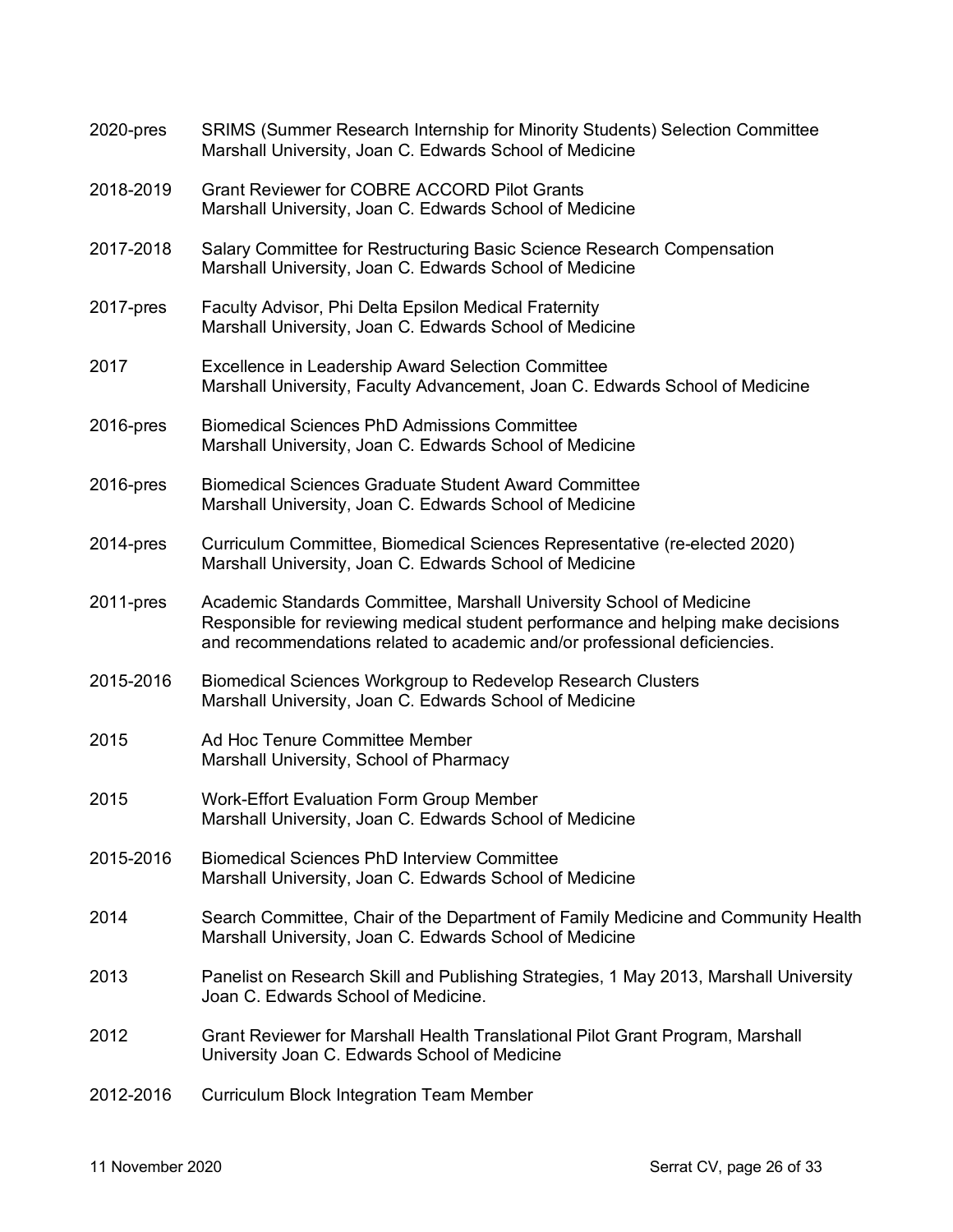Participated in organization and coordination of Structure and Function Blocks II and V at Marshall University School of Medicine to help create a curriculum that is integrated and promotes life long learning. Reviewed block content with other team members to identify redundancies, gaps, and sequence of material, including identification of appropriate methods of pedagogy and assessment. Worked with other faculty on effectively delivering content.

- 2011-2013 LCME Citation Action Team Responsible for creating and following progress on action plans to address citations ED5a and ED33, Life Long Learning and Horizontal and vertical integration of curriculum. Contributed to summaries, tables, and examples for LCME briefing book. Duties include attendance at some curriculum committee meetings to monitor action plan progress, meetings with action team members and other faculty, meetings with Dean, and formal meetings with LCME site visitors.
- 2011-2012 Evaluation Committee, Marshall University School of Medicine Responsible for reviewing and identifying deficiencies in course and faculty evaluations
- 2011-2012 Poster Judge, Marshall University School of Medicine Annual Research Day
- 2011-2012 MU-ADVANCE, an NSF-funded program at Marshall University Wrote summary reports and met with external evaluator at end of granting period. Supplied evidence for positive outcomes of ADVANCE program. Participated Focus Group to gauge impact of networking/mentoring model.
- 2011 Hosted Visiting Researcher Seminar on Multiphoton Microscopy (7 Feb) Arranged University-wide seminar and luncheon for interested faculty with Dr. Rebecca Williams from Cornell University to advertise new technology available at Marshall.
- 2011 Grant Reviewer for Cell Differentiation and Development Center, Marshall University
- 2010-2012 Faculty Senate, Marshall University School of Medicine representative
- 2009-2011 LCME Medical Students Subcommittee, Marshall University School of Medicine Self-study task force to prepare final report for LCME site visit 13-16 March, 2011 Met with LCME site visit team as junior faculty representative from Anatomy.
- 2009-pres Multiphoton Microscope Oversight Committee Marshall University Molecular and Biological Imaging Core Integral member of advisory committee for the purchase and management of NSFfunded confocal/multiphoton microscope. Help ensure that equipment is properly maintained and serviced. Helped secure loaner multiphoton laser after major equipment failure in October 2011, which was crucial for allowing investigators to continue research for over six months until a replacement was installed in May 2012. Continue to address all ongoing equipment and service contract concerns as needed.
- 2009-2016 Biomedical Sciences Graduate Program, Marshall University Participated in recruiting interested students to PhD program, interview candidates, meet interviewees and accepted students.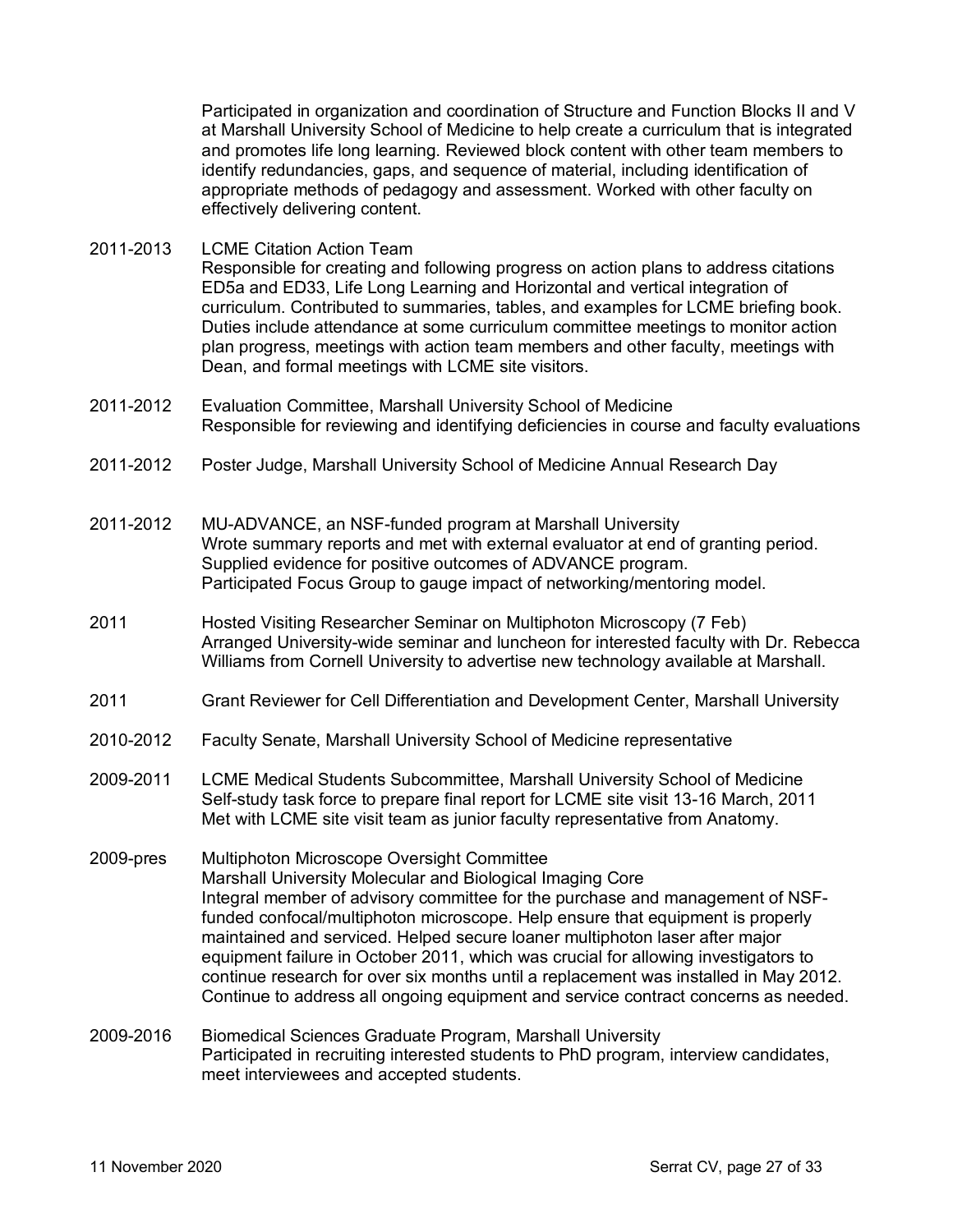# **Department**

| 2019-pres | Chair, Anatomy Oversight Committee<br>Oversee cadaver usage and allocate bodies to appropriate programs for medical and<br>health-sciences education and research. Review and approve requests for cadavers.<br>Department of Biomedical Sciences, Marshall University School of Medicine                                                                                                            |
|-----------|------------------------------------------------------------------------------------------------------------------------------------------------------------------------------------------------------------------------------------------------------------------------------------------------------------------------------------------------------------------------------------------------------|
| 2019-pres | Faculty Search Committee, COBRE Investigator<br>Selection committee to hire a junior investigator for COBRE grant<br>Dept of Clinical and Translational Sciences, Marshall University School of Medicine                                                                                                                                                                                             |
| 2018-pres | Research Coordinator, Gross Anatomy<br>Responsible for reviewing and approving requests for access to cadaver specimens for<br>research. Inspect off-site facilities and ensure that material is used and returned in<br>accordance with rules and regulations of the Human Gift Registry of West Virginia.<br>Department of Biomedical Sciences, Marshall University School of Medicine             |
| 2018-pres | <b>Laboratory Access Coordinator</b><br>Responsible for granting/denying faculty and student access to gross anatomy and<br>histology laboratories. Coordinate access for first year medical and physical therapy<br>courses, graduate and medical electives, residents and faculty.<br>Department of Biomedical Sciences, Marshall University School of Medicine                                    |
| 2018-2019 | <b>Faculty Search Committee, Histology</b><br>Selection committee to hire a histologist<br>Department of Biomedical Sciences, Marshall University School of Medicine                                                                                                                                                                                                                                 |
| 2018      | Director of Human Gift Registry Search Committee<br>Department of Biomedical Sciences, Marshall University School of Medicine                                                                                                                                                                                                                                                                        |
| 2016-pres | Histology Core Facility Oversight and Maintenance<br>Perform maintenance and user training, facilitate scheduling and reagent purchasing<br>for all faculty, staff, and student users in department. Obtain quotes and arrange<br>repairs for maintenance contracts.<br>Department of Biomedical Sciences, Marshall University School of Medicine                                                    |
| 2016-2017 | Faculty Search Committee, Neuroanatomy<br>Selection committee to hire a neuroanatomist<br>Department of Biomedical Sciences, Marshall University School of Medicine                                                                                                                                                                                                                                  |
| 2012-2018 | Anatomical Specimen Research Usage Liaison, Human Gift Registry<br>Researched cadaver protocols at other institutions and created standardized protocol<br>for cadaver usage requests at Marshall. Serve as liaison between Departments of<br>Anatomy and Orthopaedics to facilitate medical student cadaver research projects.                                                                      |
| 2012-pres | Anatomy Model Inventory and Instrument Acquisition<br>Created exhaustive inventory of teaching model collection for gross anatomy; maintain<br>inventory with new models; researched and helped acquire models and instruments to<br>aid faculty in performing specialized dissections in the gross anatomy laboratory.<br>Department of Biomedical Sciences, Marshall University School of Medicine |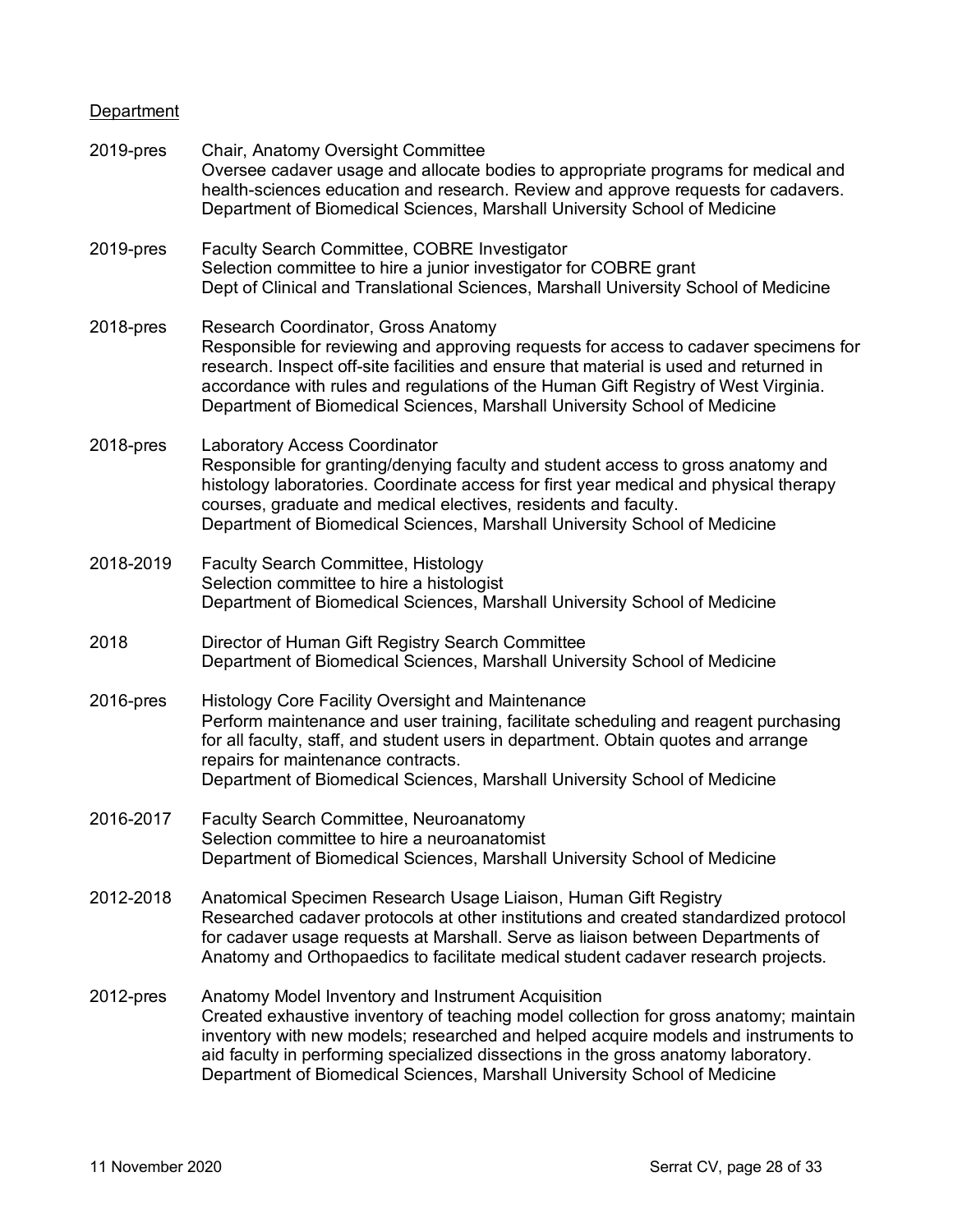| 2009-2016 | <b>Histology Equipment Oversight and Maintenance</b><br>Secured equipment for department, performed maintenance and user training.<br>Department of Anatomy and Pathology, Marshall University School of Medicine                                                                                                      |
|-----------|------------------------------------------------------------------------------------------------------------------------------------------------------------------------------------------------------------------------------------------------------------------------------------------------------------------------|
| 2012-2015 | <b>Faculty Search Committee, Neuroanatomy</b><br>Selection committee to hire a senior level neuroanatomist<br>Department of Anatomy and Pathology, Marshall University School of Medicine                                                                                                                              |
| 2011-2012 | <b>Faculty Search Committee, Gross Anatomy</b><br>Selection committee to hire a junior level gross anatomist<br>Department of Anatomy and Pathology, Marshall University School of Medicine                                                                                                                            |
| 2010-2012 | <b>Outreach Committee</b><br>Creation and implementation of formal policy for anatomy outreach events; established<br>protocol that now enables local high school students to visit gross anatomy laboratory.<br>Department of Anatomy and Pathology, Marshall University School of Medicine                           |
| 2009-2012 | Human Gift Registry Memorial Service Planning Committee<br>Invitations, program, and photo memorial board to recognize body donors. Worked with<br>medical student liaison committee to encourage student participation and attendance.<br>Department of Anatomy and Pathology, Marshall University School of Medicine |

2000-2002 Graduate Student Senator Attended meetings, voted on behalf of Department, disseminated information Department of Anthropology, Kent State University

**Professional Development Activities** (selection of >75 notable activities and workshops since 2006)

| 2020 | Managing Bias, online diversity training module to increase understanding of<br>intercultural differences and to challenge bias, stereotyping and other forms of<br>discrimination in universities. Everfi for Marshall University. (17 October)        |
|------|---------------------------------------------------------------------------------------------------------------------------------------------------------------------------------------------------------------------------------------------------------|
| 2020 | Phi Delta Epsilon Advisor Training Program, Plaid Learning Management System.<br>Online training modules on mentoring college students, including providing feedback,<br>preventing harassment and approaching conflict in a team setting. (12 October) |
| 2020 | Challenges and Solutions for Socially Distanced Anatomy Labs (30 July) and Virtual<br>Anatomy (29 April) Discussions for Gross Anatomy Teaching during Pandemic. Series<br>of interactive Zoom webinars hosted by American Association for Anatomy      |
| 2020 | Common Difficulties of Orthopaedics that No One Talks About. Diversity Roundtable<br>Discussion at Orthopaedic Research Society 2020 Annual Meeting (9 Feb)                                                                                             |
| 2019 | Leadership Corner Article, American Association for Anatomy September Newsletter                                                                                                                                                                        |
| 2018 | Grant Review Training Session, presented by Uma Sundaram at Marshall University<br>(7 December)                                                                                                                                                         |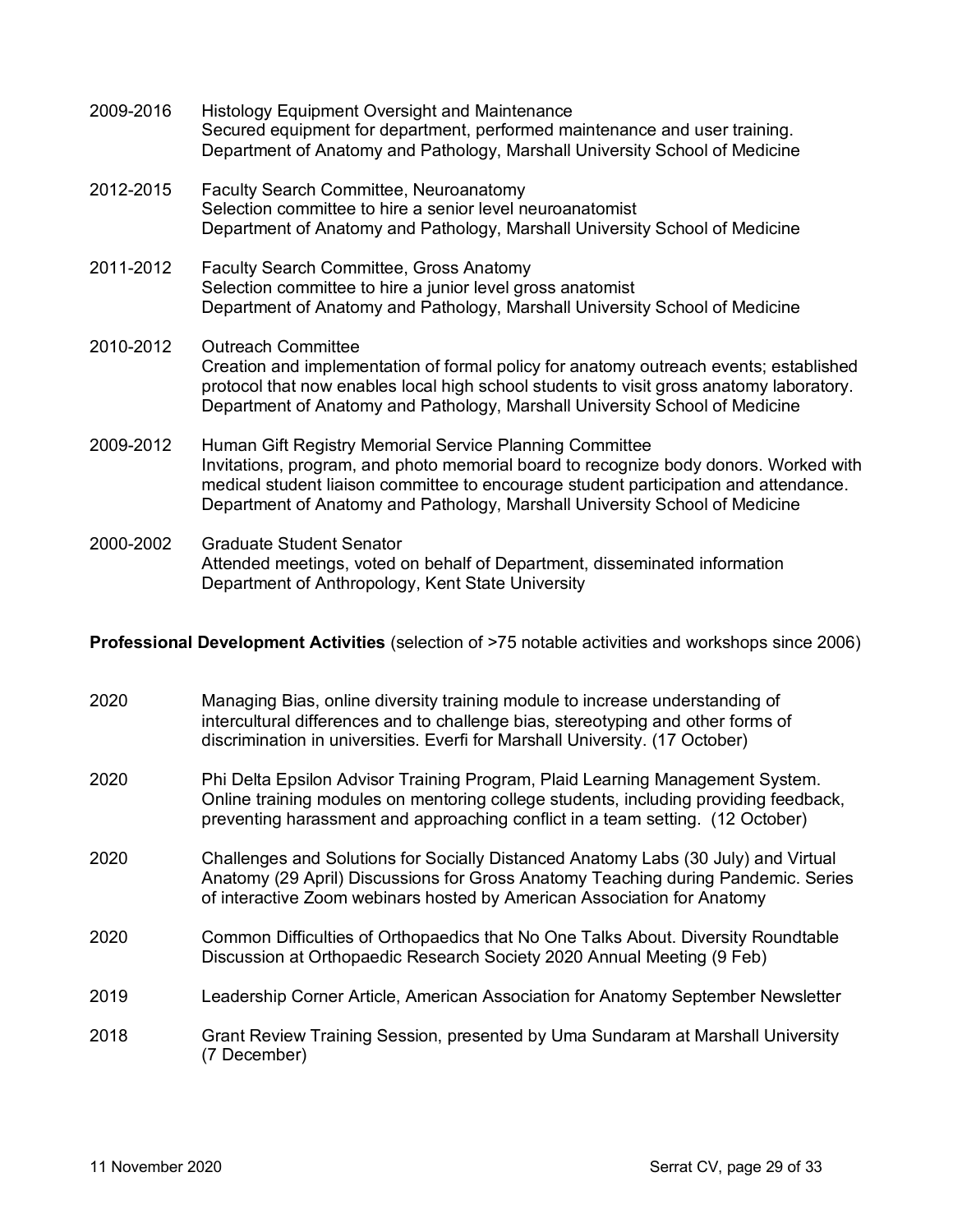| 2018      | Imaris Image Visualization and Analysis Workshop, presented by James Shaw at<br>Marshall University (30 November)                                                                  |
|-----------|------------------------------------------------------------------------------------------------------------------------------------------------------------------------------------|
| 2018      | Top Hat Training, presented by Nitin Puri at Marshall University (20 September)                                                                                                    |
| 2018      | Optimizing the Practice of Mentoring: An Online Curriculum for the Professional<br>Development of Research Mentors, CTSI institute at the University of Minnesota<br>(8 September) |
| 2018      | Write Winning Grant Proposals Workshop, presented by John D. Robertson of Grants<br>Central at Marshall University (21-22 March)                                                   |
| 2018      | LCME Site Visit Preparation Seminar, presented by Veronica Cantanese at Marshall<br>University Joan C. Edwards School of Medicine (17 January)                                     |
| 2017      | Career Advancement Seminars for Junior Faculty, hosted by American Association of<br>Anatomists at Experimental Biology 2017 (22-26 April)                                         |
| 2015      | Write Winning Grant Proposals Workshop, presented by John D. Robertson of Grants<br>Central at Marshall University (2-3 April)                                                     |
| 2014      | Career Advancement Seminars for Junior Faculty, hosted by American Association of<br>Anatomists at Experimental Biology 2014 (26 April)                                            |
| 2014      | International Association of Medical Science Educators (IAMSE) Spring Webinar<br>Series. Attended two webinars for teaching enhancement (9 Jan, 16 Jan)                            |
| 2013      | Team Based Learning Workshop at Marshall University School of Medicine<br>Training session by Dr. Brian Dzwonek, Associate Dean for Medical Student Education<br>(13 December)     |
| 2013      | Orthopaedic Research Society Professional Development Webinar: Women Should<br>Ask. Seminar focused on enhancing success of female faculty. (20 November)                          |
| 2013      | International Association of Medical Science Educators (IAMSE) Fall Webinar Series.<br>Attended three webinars for teaching enhancement (9 Sept, 3 Oct, 10 Oct)                    |
| 2012      | United States Bone and Joint Initiative Young Investigator Initiative (2-4 November)<br>Attended second of two workshops in formal grant mentoring program.                        |
| 2012      | International Association of Medical Science Educators (IAMSE) Fall Webinar Series.<br>Attended three webinars for teaching enhancement (6 Sept, 20 Sept, 10 Sept)                 |
| 2012      | Building Small Group Facilitation, seminar at Marshall University School of Medicine<br>Training session by Dr. Elza Mylona for enhancing small group teaching (27 July)           |
| 2011-2012 | Anatomy Education Formal Mentoring by Faculty at University of Virginia, McMaster,<br>and Cornell University to aid in creation of active learning modules at Marshall.            |
| 2011      | Budgeting Basics Workshop, Marshall University Research Corporation (13 October)<br>Grant Development workshop focused on creating budgets for extramural applications             |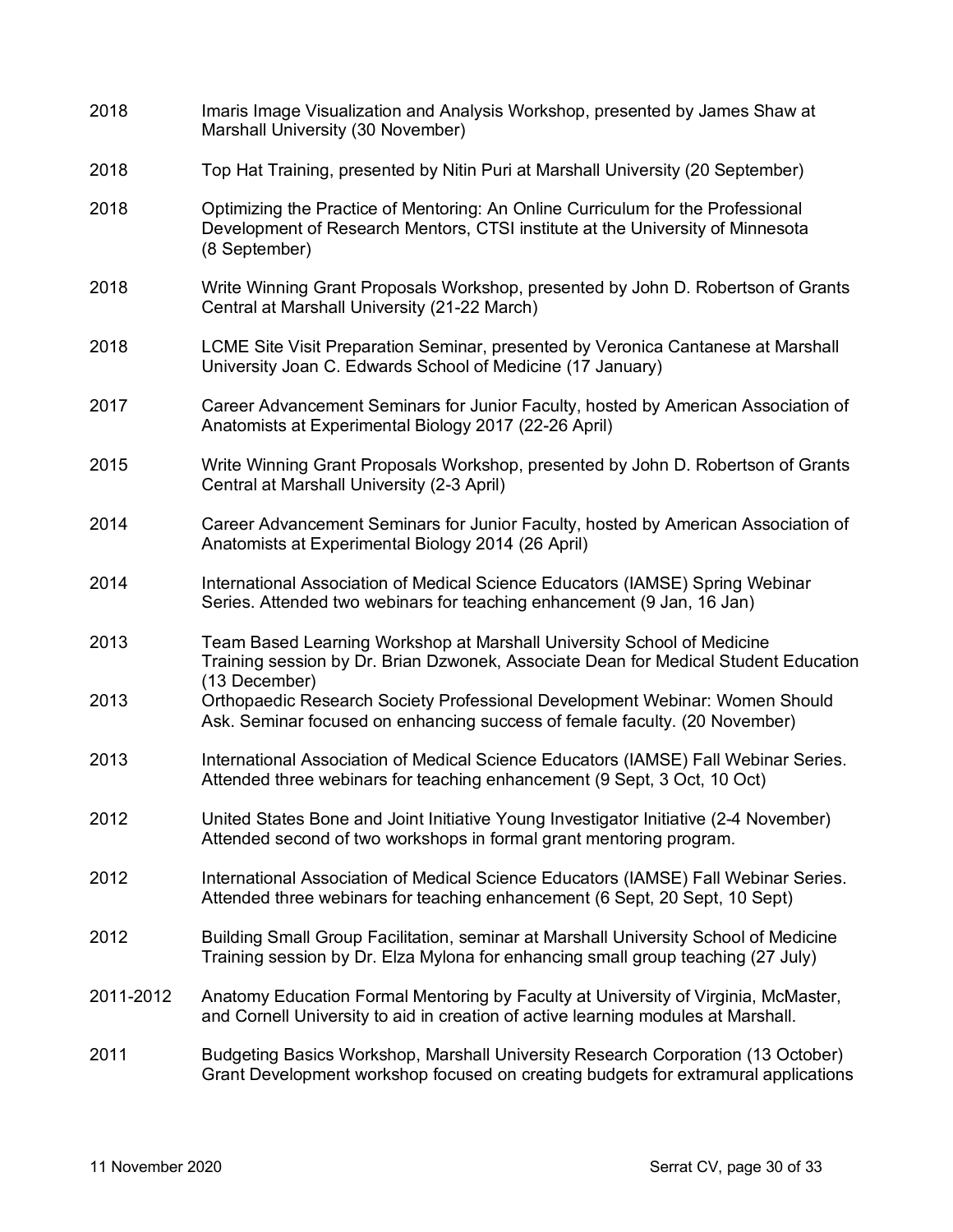| 2011      | Association of American Medical Colleges Early Career Women Faculty Professional<br>Development Seminar (9-12 July)                                                            |
|-----------|--------------------------------------------------------------------------------------------------------------------------------------------------------------------------------|
| 2011      | Approaches to Interactive Engagement, seminar at Marshall Univ. School of Medicine<br>Training session by Dr. David Maloney to help faculty make lectures interactive (8 July) |
| 2010      | United States Bone and Joint Decade Young Investigator Initiative (29-31 October)<br>Grant mentoring program to help junior faculty successfully obtain external funding       |
| 2010-2012 | Professional Institutional Enhancement Seminars, Marshall Univ. School of Medicine<br>Regular seminars geared at helping faculty improve research and teaching skills          |
| 2010      | Writing Workshop: Publish and Flourish, Marshall University (28 June)<br>Strategies to become a more prolific writer and scholar                                               |
| 2010      | Teaching Workshops, Marshall University (13 May and 3 June)<br>For the development of effective teaching strategies in medical education                                       |
| 2010      | Grant Development, Marshall University (16 April)<br>Policies and procedures for grant submission and tips for successful applications                                         |
| 2010      | NSF Regional Grants Workshop, Cleveland OH (22-23 March)<br>Information on current NSF policies, procedures and funding opportunities                                          |
| 2010      | Copyright Compliance Workshop, Marshall University (31 March)<br>Current copyright laws as they pertain to higher education                                                    |
| 2010-2011 | Scientific Integrity Seminar, Marshall University (8 March 2010 and 28 March 2011)<br>Training in the responsible conduct of research                                          |
| 2009      | Department Retreat, Anatomy and Pathology, Marshall University (6 November)<br>Faculty development workshop for medical educators, issues of professionalism                   |
| 2009      | Teaching Workshop, Cornell University (27 May)<br>Navigating path to successful teaching faculty position                                                                      |
| 2008-2009 | <b>Grant Writing Workshops, Cornell University</b><br>Four-part in-depth series covering all aspects of grant writing and review processes                                     |
| 2008      | CV Development, Cornell University (29 September)<br>For the development and enhancement of a professional curriculum vitae                                                    |
| 2008      | Mentoring Workshop: On mentoring and being mentored, Cornell University (17 Jan)<br>Philosophy of mentoring and developing effective mentor-mentee relationships               |
| 2008      | Scientific Methods Workshop, T Sun, New York University (21 April)<br>Survival skills for young biomedical researchers, held at Cornell University                             |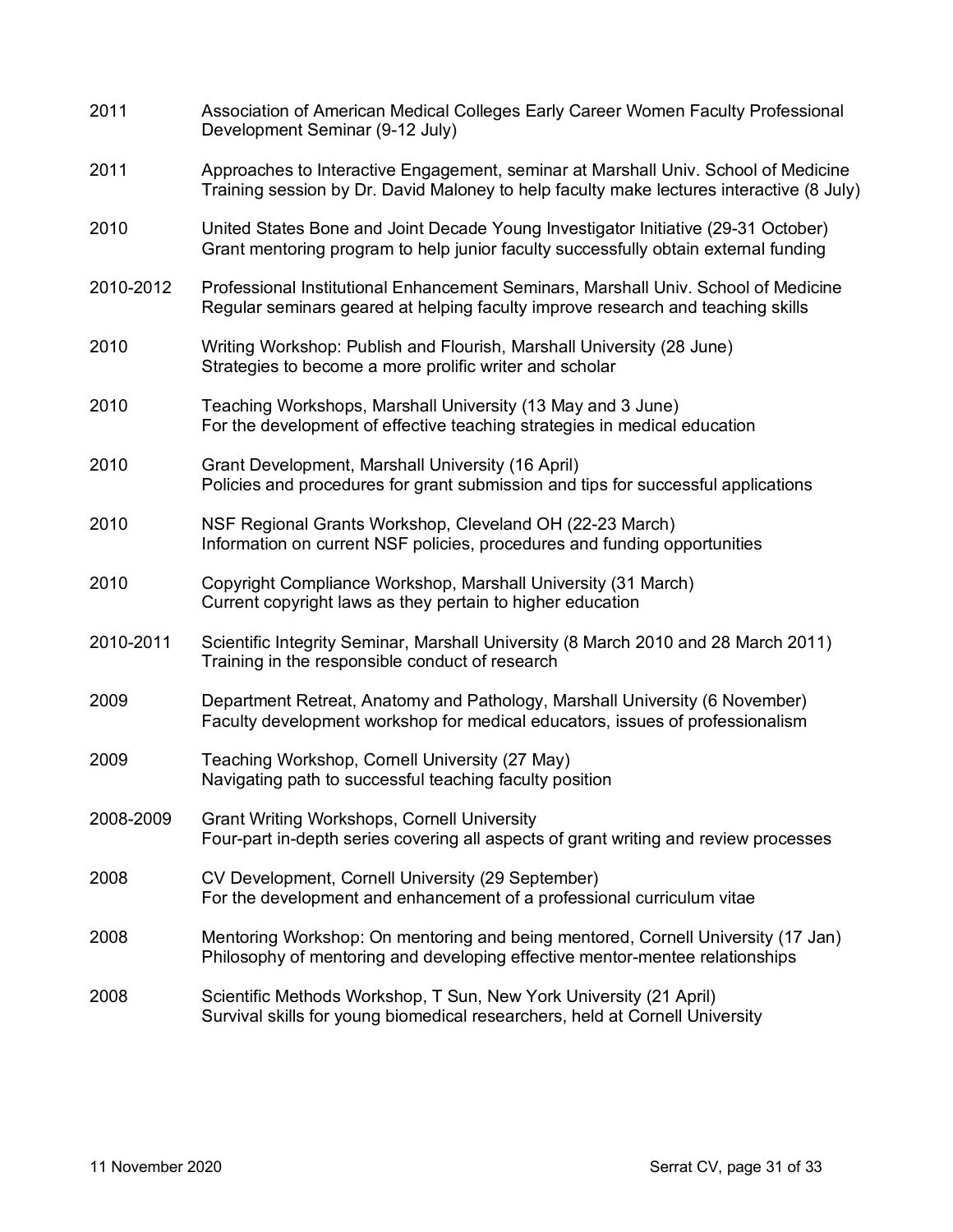### **Outreach Activities**

| 2020 | "Pathway to a Bone Physiology Lab: Steps and Missteps" Presented research and<br>academic advice to students in STEM Immersion Program, hosted by West Virginia<br>State University (Zoom). The goal was to help first generation college students<br>understand what it takes to be successful in academics and what type of jobs they<br>could pursue with a degree in the STEM fields. 20 July 2020.                                                                                                                                                                                                                                                |
|------|--------------------------------------------------------------------------------------------------------------------------------------------------------------------------------------------------------------------------------------------------------------------------------------------------------------------------------------------------------------------------------------------------------------------------------------------------------------------------------------------------------------------------------------------------------------------------------------------------------------------------------------------------------|
| 2019 | Interview with NYTimes reporter Kim Tingley on our evolving understanding of how the<br>body works for a NYTimes supplement for children. 22 November 2019.                                                                                                                                                                                                                                                                                                                                                                                                                                                                                            |
| 2018 | Discussed research with Phi Delta Epsilon medical fraternity members and gave<br>presentation at monthly meeting. Marshall University School of Medicine, 3 May 2018.                                                                                                                                                                                                                                                                                                                                                                                                                                                                                  |
| 2015 | Sponsored student research at Undergraduate Research Day at the WV Capitol,<br>Highlighted in Herald Dispatch: http://www.herald-dispatch.com/news/<br>undergraduate-research-day/article 6fe74363-0e97-5202-882b-2ec572296d95.html (4<br>March)                                                                                                                                                                                                                                                                                                                                                                                                       |
| 2014 | Sponsored student research at Undergraduate Research Day at the WV Capitol,<br>Highlighted in Herald Dispatch: http://www.herald-dispatch.com/news/x1781485324/<br>MU-students-to-present-work-at-Undergraduate-Research-Day (30 Jan)                                                                                                                                                                                                                                                                                                                                                                                                                  |
| 2013 | "Perspectives in Biomedical Sciences Research: Anatomy of a Bone Physiology Lab"<br>Research presentation on career advice and bone imaging at "Science Cafe," an<br>outreach project hosted by Marshall University Graduate Student Organization in<br>collaboration with American Society of Biochemistry and Molecular Biology and Cabell<br>Midland High School. The goal was to facilitate science literacy and advocacy to the<br>local community, specifically senior level high school students. 6 March 2013.<br>Highlighted on ASBMB Public Outreach Site http://www.asbmb.org/PublicOutreach/<br>Templates/PubOutreachDefault.aspx?id=40020 |
| 2012 | Interview with local high school student about bone imaging research; interview with<br>Marshall University Student Newspaper about microscopy facility. Highlighted in the<br>Parthenon: http://www.marshallparthenon.com/sports/grant-allows-mu-professor-to-<br>study-how-temperature-effects-bone-growth-1.2793649#.UQ6u o7HMfM                                                                                                                                                                                                                                                                                                                    |
| 2011 | Anatomy department outreach program for high school students<br>Coordinated field trip for Anatomy class from Fairview High School (Ashland, KY) to<br>Marshall University School of Medicine, 16 May 2011.                                                                                                                                                                                                                                                                                                                                                                                                                                            |
| 2011 | Sponsored student research at Undergraduate Research Day at the WV Capitol,<br>Highlighted in the Parthenon:http://www.marshallparthenon.com/2.6881/marshall-<br>students-prepare-for-annual-undergraduate-research-day-1.2446022#.UQ6vcY7HMfM                                                                                                                                                                                                                                                                                                                                                                                                         |
| 2010 | "Regulation of Bone Elongation" Presentation for local high school students in<br>Huntington, WV. 13 May 2010, held at Marshall University.                                                                                                                                                                                                                                                                                                                                                                                                                                                                                                            |
| 2010 | "Skeletons in the Closet," Expanding Your Horizons science program for middle school<br>girls, sponsored by Association for Women in Science, 10 April 2010.                                                                                                                                                                                                                                                                                                                                                                                                                                                                                           |